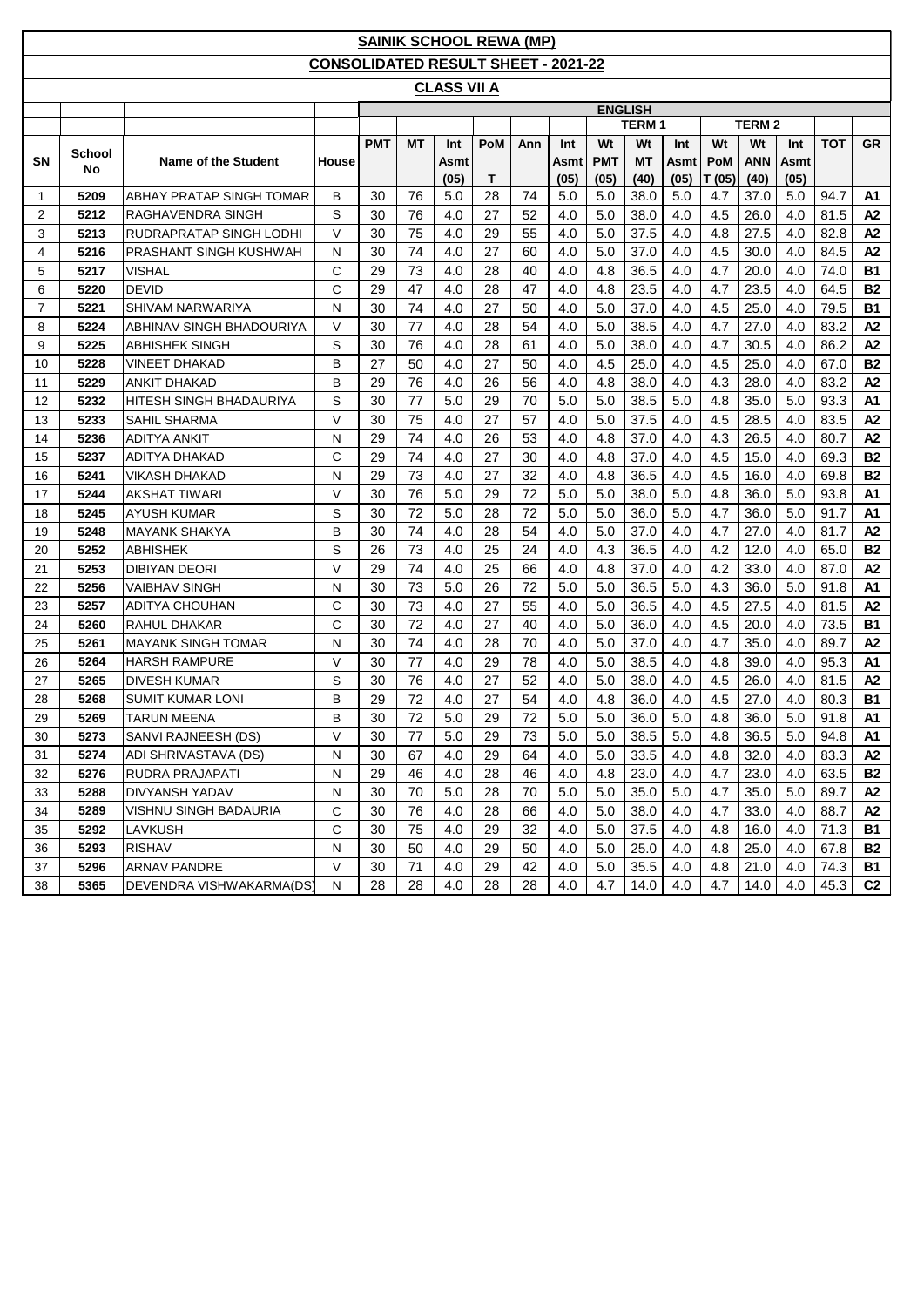|                |              | $\overline{\mathsf{c}}$    |            |    |      |     |     |      |              |              |      |            |              |      |      |           |
|----------------|--------------|----------------------------|------------|----|------|-----|-----|------|--------------|--------------|------|------------|--------------|------|------|-----------|
|                |              |                            |            |    |      |     |     |      |              |              |      |            |              |      |      |           |
|                |              |                            |            |    |      |     |     |      | <b>HINDI</b> |              |      |            |              |      |      |           |
|                |              |                            |            |    |      |     |     |      |              | <b>TERM1</b> |      |            | <b>TERM2</b> |      |      |           |
|                |              |                            | <b>PMT</b> | МT | Int  | PoM | Ann | Int  | Wt           | Wt           | Int  | Wt         | Wt           | Int  | ТОТ  | <b>GR</b> |
| SΝ             | School<br>No | <b>Name of the Student</b> |            |    | Asmt |     |     | Asmt | <b>PMT</b>   | МT           | Asmt | <b>PoM</b> | ANN          | Asmt |      |           |
|                |              |                            |            |    | (05) | Т   |     | (05) | (05)         | (40)         | (05) | T (05)     | (40)         | (05) |      |           |
| -1             | 5209         | ABHAY PRATAP SINGH TOMAR   | 29         | 78 | 5.0  | 30  | 78  | 5.0  | 4.8          | 39.0         | 5.0  | 5.0        | 39.0         | 5.0  | 97.8 | Α1        |
| 2              | 5212         | RAGHAVENDRA SINGH          | 27         | 77 | 4.0  | 28  | 72  | 4.0  | 4.5          | 38.5         | 4.0  | 4.7        | 36.0         | 4.0  | 91.7 | A1        |
| 3              | 5213         | RUDRAPRATAP SINGH LODHI    | 27         | 72 | 5.0  | 30  | 70  | 5.0  | 4.5          | 36.0         | 5.0  | 5.0        | 35.0         | 5.0  | 90.5 | A2        |
| 4              | 5216         | PRASHANT SINGH KUSHWAH     | 27         | 69 | 5.0  | 29  | 75  | 5.0  | 4.5          | 34.5         | 5.0  | 4.8        | 37.5         | 5.0  | 91.3 | A1        |
| 5              | 5217         | VISHAL                     | 26         | 63 | 4.0  | 30  | 73  | 4.0  | 4.3          | 31.5         | 4.0  | 5.0        | 36.5         | 4.0  | 85.3 | Α2        |
| 6              | 5220         | <b>DEVID</b>               | 29         | 77 | 5.0  | 29  | 76  | 5.0  | 4.8          | 38.5         | 5.0  | 4.8        | 38.0         | 5.0  | 96.2 | A1        |
| $\overline{7}$ | 5221         | SHIVAM NARWARIYA           | 24         | 73 | 5.0  | 29  | 59  | 5.0  | 4.0          | 36.5         | 5.0  | 4.8        | 29.5         | 5.0  | 84.8 | Α2        |
| 8              | 5224         | ABHINAV SINGH BHADOURIYA   | 24         | 54 | 5.0  | 24  | 51  | 5.0  | 4.0          | 27.0         | 5.0  | 4.0        | 25.5         | 5.0  | 70.5 | <b>B2</b> |
| 9              | 5225         | ABHISHEK SINGH             | 27         | 72 | 5.0  | 28  | 67  | 5.0  | 4.5          | 36.0         | 5.0  | 4.7        | 33.5         | 5.0  | 88.7 | A2        |
| 10             | 5228         | VINEET DHAKAD              | 24         | 58 | 4.0  | 24  | 63  | 4.0  | 4.0          | 29.0         | 4.0  | 4.0        | 31.5         | 4.0  | 76.5 | <b>B1</b> |
| 11             | 5229         | ANKIT DHAKAD               | 27         | 76 | 5.0  | 29  | 72  | 5.0  | 4.5          | 38.0         | 5.0  | 4.8        | 36.0         | 5.0  | 93.3 | A1        |
| 12             | 5232         | HITESH SINGH BHADAURIYA    | 29         | 76 | 5.0  | 30  | 76  | 5.0  | 4.8          | 38.0         | 5.0  | 5.0        | 38.0         | 5.0  | 95.8 | A1        |
| 13             | 5233         | SAHIL SHARMA               | 22         | 72 | 5.0  | 30  | 72  | 5.0  | 3.7          | 36.0         | 5.0  | 5.0        | 36.0         | 5.0  | 90.7 | A1        |
| 14             | 5236         | ADITYA ANKIT               | 17         | 70 | 4.0  | 30  | 73  | 4.0  | 2.8          | 35.0         | 4.0  | 5.0        | 36.5         | 4.0  | 87.3 | A2        |
| 15             | 5237         | ADITYA DHAKAD              | 25         | 47 | 4.0  | 30  | 51  | 4.0  | 4.2          | 23.5         | 4.0  | 5.0        | 25.5         | 4.0  | 66.2 | <b>B2</b> |
| 16             | 5241         | VIKASH DHAKAD              | 27         | 72 | 4.0  | 28  | 51  | 4.0  | 4.5          | 36.0         | 4.0  | 4.7        | 25.5         | 4.0  | 78.7 | <b>B1</b> |
| 17             | 5244         | AKSHAT TIWARI              | 29         | 78 | 5.0  | 30  | 77  | 5.0  | 4.8          | 39.0         | 5.0  | 5.0        | 38.5         | 5.0  | 97.3 | A1        |
| 18             | 5245         | AYUSH KUMAR                | 25         | 46 | 4.0  | 30  | 46  | 4.0  | 4.2          | 23.0         | 4.0  | 5.0        | 23.0         | 4.0  | 63.2 | <b>B2</b> |
| 19             | 5248         | <b>MAYANK SHAKYA</b>       | 25         | 73 | 4.0  | 28  | 67  | 4.0  | 4.2          | 36.5         | 4.0  | 4.7        | 33.5         | 4.0  | 86.8 | А2        |
| 20             | 5252         | ABHISHEK                   | 26         | 47 | 4.0  | 26  | 62  | 4.0  | 4.3          | 23.5         | 4.0  | 4.3        | 31.0         | 4.0  | 71.2 | <b>B1</b> |
| 21             | 5253         | DIBIYAN DEORI              | 23         | 67 | 5.0  | 26  | 43  | 5.0  | 3.8          | 33.5         | 5.0  | 4.3        | 21.5         | 5.0  | 73.2 | <b>B1</b> |
| 22             | 5256         | VAIBHAV SINGH              | 27         | 72 | 5.0  | 27  | 72  | 5.0  | 4.5          | 36.0         | 5.0  | 4.5        | 36.0         | 5.0  | 91.0 | A1        |
| 23             | 5257         | ADITYA CHOUHAN             | 24         | 63 | 4.0  | 22  | 51  | 4.0  | 4.0          | 31.5         | 4.0  | 3.7        | 25.5         | 4.0  | 72.7 | <b>B1</b> |
| 24             | 5260         | RAHUL DHAKAR               | 24         | 62 | 4.0  | 24  | 55  | 4.0  | 4.0          | 31.0         | 4.0  | 4.0        | 27.5         | 4.0  | 74.5 | <b>B1</b> |
| 25             | 5261         | MAYANK SINGH TOMAR         | 23         | 77 | 4.0  | 29  | 76  | 4.0  | 3.8          | 38.5         | 4.0  | 4.8        | 38.0         | 4.0  | 93.2 | A1        |
| 26             | 5264         | <b>HARSH RAMPURE</b>       | 25         | 75 | 5.0  | 30  | 64  | 5.0  | 4.2          | 37.5         | 5.0  | 5.0        | 32.0         | 5.0  | 88.7 | A2        |
| 27             | 5265         | DIVESH KUMAR               | 27         | 68 | 5.0  | 25  | 65  | 5.0  | 4.5          | 34.0         | 5.0  | 4.2        | 32.5         | 5.0  | 85.2 | A2        |
| 28             | 5268         | <b>SUMIT KUMAR LONI</b>    | 28         | 74 | 5.0  | 29  | 69  | 5.0  | 4.7          | 37.0         | 5.0  | 4.8        | 34.5         | 5.0  | 91.0 | Α1        |
| 29             | 5269         | <b>TARUN MEENA</b>         | 27         | 67 | 5.0  | 26  | 63  | 5.0  | 4.5          | 33.5         | 5.0  | 4.3        | 31.5         | 5.0  | 83.8 | A2        |
| 30             | 5273         | SANVI RAJNEESH (DS)        | 29         | 78 | 5.0  | 30  | 78  | 5.0  | 4.8          | 39.0         | 5.0  | 5.0        | 39.0         | 5.0  | 97.8 | A1        |
| 31             | 5274         | ADI SHRIVASTAVA (DS)       | 25         | 67 | 5.0  | 20  | 65  | 5.0  | 4.2          | 33.5         | 5.0  | 3.3        | 32.5         | 5.0  | 83.5 | A2        |
| 32             | 5276         | RUDRA PRAJAPATI            | 29         | 69 | 4.0  | 30  | 67  | 4.0  | 4.8          | 34.5         | 4.0  | 5.0        | 33.5         | 4.0  | 85.8 | А2        |
| 33             | 5288         | DIVYANSH YADAV             | 30         | 72 | 5.0  | 30  | 75  | 5.0  | 5.0          | 36.0         | 5.0  | 5.0        | 37.5         | 5.0  | 93.5 | А1        |
| 34             | 5289         | VISHNU SINGH BADAURIA      | 27         | 77 | 5.0  | 30  | 71  | 5.0  | 4.5          | 38.5         | 5.0  | 5.0        | 35.5         | 5.0  | 93.5 | А1        |
| 35             | 5292         | LAVKUSH                    | 25         | 72 | 4.0  | 27  | 65  | 4.0  | 4.2          | 36.0         | 4.0  | 4.5        | 32.5         | 4.0  | 85.2 | А2        |
| 36             | 5293         | <b>RISHAV</b>              | 24         | 71 | 4.0  | 25  | 60  | 4.0  | 4.0          | 35.5         | 4.0  | 4.2        | 30.0         | 4.0  | 81.7 | А2        |
| 37             | 5296         | ARNAV PANDRE               | 26         | 63 | 4.0  | 29  | 31  | 4.0  | 4.3          | 31.5         | 4.0  | 4.8        | 15.5         | 4.0  | 64.2 | B2        |
| 38             | 5365         | DEVENDRA VISHWAKARMA(DS)   | 28.0       | 65 | 5.0  | 28  | 8   | 5.0  | 4.7          | 32.5         | 5.0  | 4.7        | 4.0          | 5.0  | 55.8 | C1        |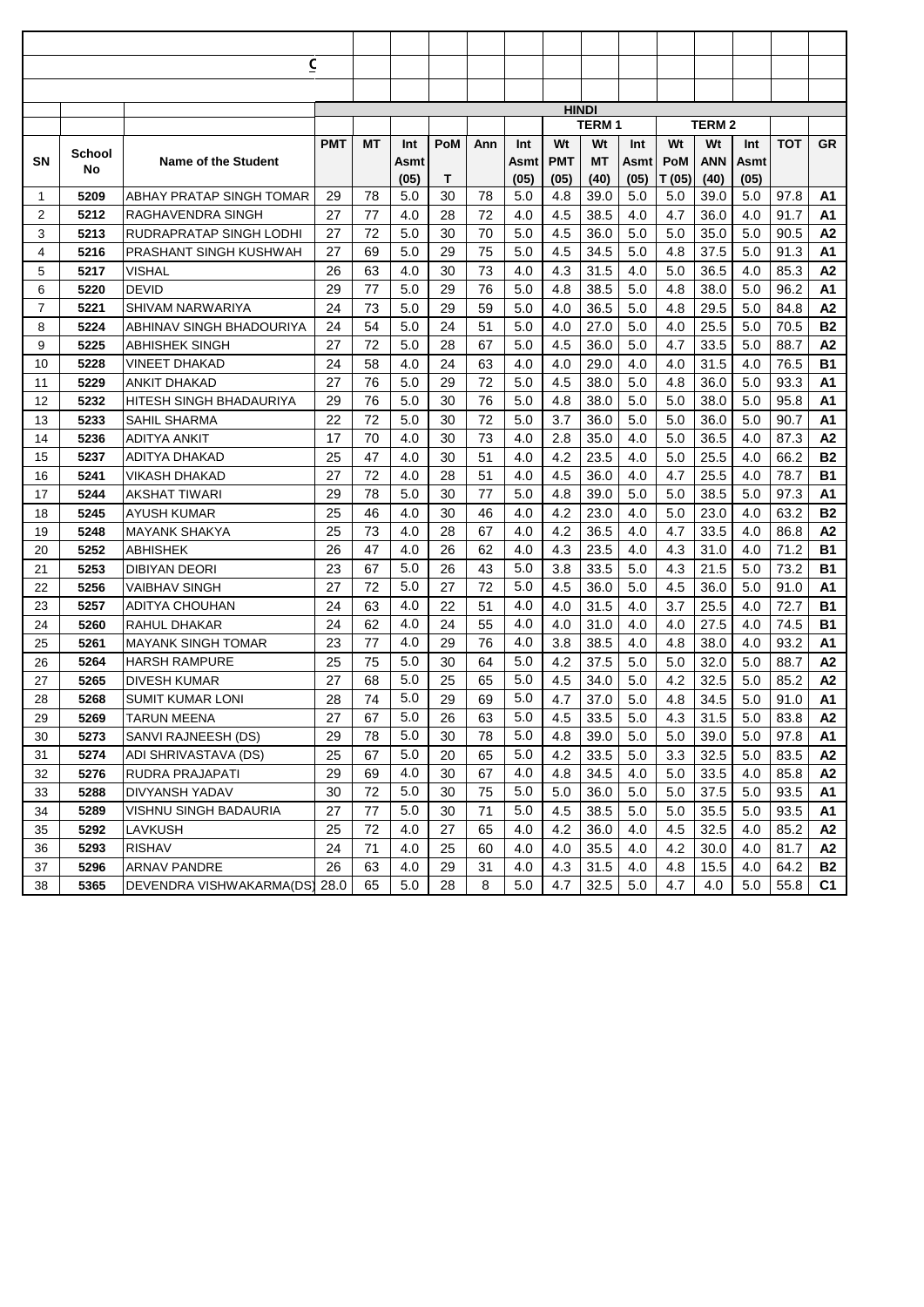|          |              | <u>c</u>                                    |            |          |            |            |          |            |                 |              |            |            |              |            |              |                |
|----------|--------------|---------------------------------------------|------------|----------|------------|------------|----------|------------|-----------------|--------------|------------|------------|--------------|------------|--------------|----------------|
|          |              |                                             |            |          |            |            |          |            |                 |              |            |            |              |            |              |                |
|          |              |                                             |            |          |            |            |          |            |                 |              |            |            |              |            |              |                |
|          |              |                                             |            |          |            |            |          |            | <b>SANSKRIT</b> | <b>TERM1</b> |            |            | <b>TERM2</b> |            |              |                |
|          |              |                                             | <b>PMT</b> | МT       | Int        | <b>PoM</b> | Ann      | Int        | Wt              | Wt           | Int        | Wt         | Wt           | Int        | ТОТ          | <b>GR</b>      |
| SΝ       | School       | <b>Name of the Student</b>                  |            |          | Asmt       |            |          | Asmt       | <b>PMT</b>      | MT           | Asmt       | <b>PoM</b> | <b>ANN</b>   | Asmt       |              |                |
|          | No           |                                             |            |          | (05)       | Т          |          | (05)       | (05)            | (40)         | (05)       | T (05)     | (40)         | (05)       |              |                |
| 1        | 5209         | ABHAY PRATAP SINGH TOMAR                    | 29         | 78       | 5.0        | 30         | 77       | 5.0        | 4.8             | 39.0         | 5.0        | 5.0        | 38.5         | 5.0        | 97.3         | Α1             |
| 2        | 5212         | RAGHAVENDRA SINGH                           | 28         | 56       | 4.0        | 23         | 62       | 4.0        | 4.7             | 28.0         | 4.0        | 3.8        | 31.0         | 4.0        | 75.5         | B1             |
| 3        | 5213         | RUDRAPRATAP SINGH LODHI                     | 27         | 77       | 5.0        | 30         | 62       | 5.0        | 4.5             | 38.5         | 5.0        | 5.0        | 31.0         | 5.0        | 89.0         | А2             |
| 4        | 5216         | PRASHANT SINGH KUSHWAH                      | 27         | 79       | 5.0        | 29         | 67       | 5.0        | 4.5             | 39.5         | 5.0        | 4.8        | 33.5         | 5.0        | 92.3         | A1             |
| 5        | 5217         | VISHAL                                      | 24         | 64       | 4.0        | 30         | 62       | 4.0        | 4.0             | 32.0         | 4.0        | 5.0        | 31.0         | 4.0        | 80.0         | <b>B1</b>      |
| 6        | 5220         | <b>DEVID</b>                                | 25         | 76       | 5.0        | 28         | 68       | 5.0        | 4.2             | 38.0         | 5.0        | 4.7        | 34.0         | 5.0        | 90.8         | A1             |
| 7        | 5221         | SHIVAM NARWARIYA                            | 28         | 70       | 5.0        | 30         | 51       | 5.0        | 4.7             | 35.0         | 5.0        | 5.0        | 25.5         | 5.0        | 80.2         | <b>B1</b>      |
| 8        | 5224         | ABHINAV SINGH BHADOURIYA                    | 24         | 39       | 5.0        | 10         | 39       | 5.0        | 4.0             | 19.5         | 5.0        | 1.7        | 19.5         | 5.0        | 54.7         | C <sub>1</sub> |
| 9        | 5225         | ABHISHEK SINGH                              | 27         | 57       | 5.0        | 29         | 51       | 5.0        | 4.5             | 28.5         | 5.0        | 4.8        | 25.5         | 5.0        | 73.3         | <b>B1</b>      |
| 10       | 5228         | VINEET DHAKAD                               | 27         | 45       | 4.0        | 27         | 45       | 4.0        | 4.5             | 22.5         | 4.0        | 4.5        | 22.5         | 4.0        | 62.0         | <b>B2</b>      |
| 11       | 5229         | <b>ANKIT DHAKAD</b>                         | 27         | 79       | 5.0        | 30         | 70       | 5.0        | 4.5             | 39.5         | 5.0        | 5.0        | 35.0         | 5.0        | 94.0         | A1             |
| 12       | 5232         | HITESH SINGH BHADAURIYA                     | 30         | 79       | 5.0        | 30         | 76       | 5.0        | 5.0             | 39.5         | 5.0        | 5.0        | 38.0         | 5.0        | 97.5         | A1             |
| 13       | 5233         | SAHIL SHARMA                                | 21         | 77       | 5.0        | 27         | 61       | 5.0        | 3.5             | 38.5         | 5.0        | 4.5        | 30.5         | 5.0        | 87.0         | A2             |
| 14       | 5236         | ADITYA ANKIT                                | 25         | 73       | 4.0        | 29         | 57       | 4.0        | 4.2             | 36.5         | 4.0        | 4.8        | 28.5         | 4.0        | 82.0         | A2             |
| 15       | 5237         | ADITYA DHAKAD                               | 17         | 27       | 4.0        | 25         | 43       | 4.0        | 2.8             | 13.5         | 4.0        | 4.2        | 21.5         | 4.0        | 50.0         | C <sub>2</sub> |
| 16       | 5241         | VIKASH DHAKAD                               | 23         | 64       | 4.0        | 30         | 40       | 4.0        | 3.8             | 32.0         | 4.0        | 5.0        | 20.0         | 4.0        | 68.8         | <b>B2</b>      |
| 17       | 5244         | AKSHAT TIWARI                               | 30         | 79       | 5.0        | 30         | 79       | 5.0        | 5.0             | 39.5         | 5.0        | 5.0        | 39.5         | 5.0        | 99.0         | Α1             |
| 18       | 5245         | AYUSH KUMAR                                 | 21         | 35       | 4.0        | 16         | 35       | 4.0        | 3.5             | 17.5         | 4.0        | 2.7        | 17.5         | 4.0        | 49.2         | C <sub>2</sub> |
| 19       | 5248         | <b>MAYANK SHAKYA</b>                        | 27         | 73       | 4.0        | 28         | 28       | 4.0        | 4.5             | 36.5         | 4.0        | 4.7        | 14.0         | 4.0        | 67.7         | <b>B2</b>      |
| 20       | 5252         | ABHISHEK                                    | 26         | 37       | 4.0        | 26         | 49       | 4.0        | 4.3             | 18.5         | 4.0        | 4.3        | 24.5         | 4.0        | 59.7         | C <sub>1</sub> |
| 21       | 5253         | DIBIYAN DEORI                               | 24         | 54       | 5.0        | 25         | 37       | 5.0        | 4.0             | 27.0         | 5.0        | 4.2        | 18.5         | 5.0        | 63.7         | <b>B2</b>      |
| 22       | 5256         | <b>VAIBHAV SINGH</b>                        | 29         | 66       | 5.0        | 29         | 72       | 5.0        | 4.8             | 33.0         | 5.0        | 4.8        | 36.0         | 5.0        | 88.7         | A2             |
| 23       | 5257         | ADITYA CHOUHAN                              | 21         | 63       | 4.0        | 22         | 48       | 4.0        | 3.5             | 31.5         | 4.0        | 3.7        | 24.0         | 4.0        | 70.7         | <b>B1</b>      |
| 24       | 5260         | RAHUL DHAKAR                                | 16         | 44       | 4.0        | 9          | 41       | 4.0        | 2.7             | 22.0         | 4.0        | 1.5        | 20.5         | 4.0        | 54.7         | C <sub>1</sub> |
| 25       | 5261         | <b>MAYANK SINGH TOMAR</b>                   | 25         | 78       | 4.0        | 26         | 69       | 4.0        | 4.2             | 39.0         | 4.0        | 4.3        | 34.5         | 4.0        | 90.0         | A2             |
| 26       | 5264         | <b>HARSH RAMPURE</b>                        | 29         | 79       | 5.0        | 30         | 56       | 5.0        | 4.8             | 39.5         | 5.0        | 5.0        | 28.0         | 5.0        | 87.3         | A2             |
| 27       | 5265         | <b>DIVESH KUMAR</b>                         | 26         | 77       | 5.0<br>5.0 | 29         | 50       | 5.0        | 4.3             | 38.5         | 5.0        | 4.8        | 25.0         | 5.0        | 82.7         | A2             |
| 28       | 5268         | <b>SUMIT KUMAR LONI</b>                     | 26         | 55       | 5.0        | 30         | 45       | 5.0<br>5.0 | 4.3             | 27.5         | 5.0        | 5.0        | 22.5         | 5.0        | 69.3         | <b>B2</b>      |
| 29       | 5269         | <b>TARUN MEENA</b>                          | 24         | 64       | 5.0        | 20         | 52       | 5.0        | 4.0             | 32.0         | 5.0        | 3.3        | 26.0         | 5.0        | 75.3         | B1             |
| 30       | 5273<br>5274 | SANVI RAJNEESH (DS)<br>ADI SHRIVASTAVA (DS) | 29         | 78<br>74 | 5.0        | 30         | 77<br>64 | 5.0        | 4.8<br>4.7      | 39.0         | 5.0        | $5.0$      | 38.5         | 5.0        | 97.3         | А1             |
| 31       | 5276         | RUDRA PRAJAPATI                             | 28         |          | 4.0        | 28<br>30   |          | 4.0        | 4.7             | 37.0         | 5.0        | 4.7        | 32.0         | 5.0        | 88.3         | А2             |
| 32<br>33 | 5288         | DIVYANSH YADAV                              | 28<br>30   | 63<br>69 | 5.0        | 30         | 63<br>66 | 5.0        | 5.0             | 31.5<br>34.5 | 4.0<br>5.0 | 5.0<br>5.0 | 31.5<br>33.0 | 4.0<br>5.0 | 80.7<br>87.5 | А2<br>А2       |
| 34       | 5289         | VISHNU SINGH BADAURIA                       | 27         | 78       | 5.0        | 29         | 67       | 5.0        | 4.5             | 39.0         | 5.0        | 4.8        | 33.5         | 5.0        | 91.8         | А1             |
| 35       | 5292         | LAVKUSH                                     | 20         | 58       | 4.0        | 28         | 44       | 4.0        | 3.3             | 29.0         | 4.0        | 4.7        | 22.0         | 4.0        | 67.0         | B2             |
| 36       | 5293         | <b>RISHAV</b>                               | 15         | 53       | 4.0        | 27         | 42       | 4.0        | 2.5             | 26.5         | 4.0        | 4.5        | 21.0         | 4.0        | 62.5         | B2             |
| 37       | 5296         | <b>ARNAV PANDRE</b>                         | 22         | 65       | 4.0        | 29         | 26       | 4.0        | 3.7             | 32.5         | 4.0        | 4.8        | 13.0         | 4.0        | 62.0         | B2             |
| 38       | 5365         | DEVENDRA VISHWAKARMA(DS)                    | 24         | 62       | 5.0        | 24         | 40       | 5.0        | 4.0             | 31.0         | 5.0        | 4.0        | 20.0         | 5.0        | 69.0         | <b>B2</b>      |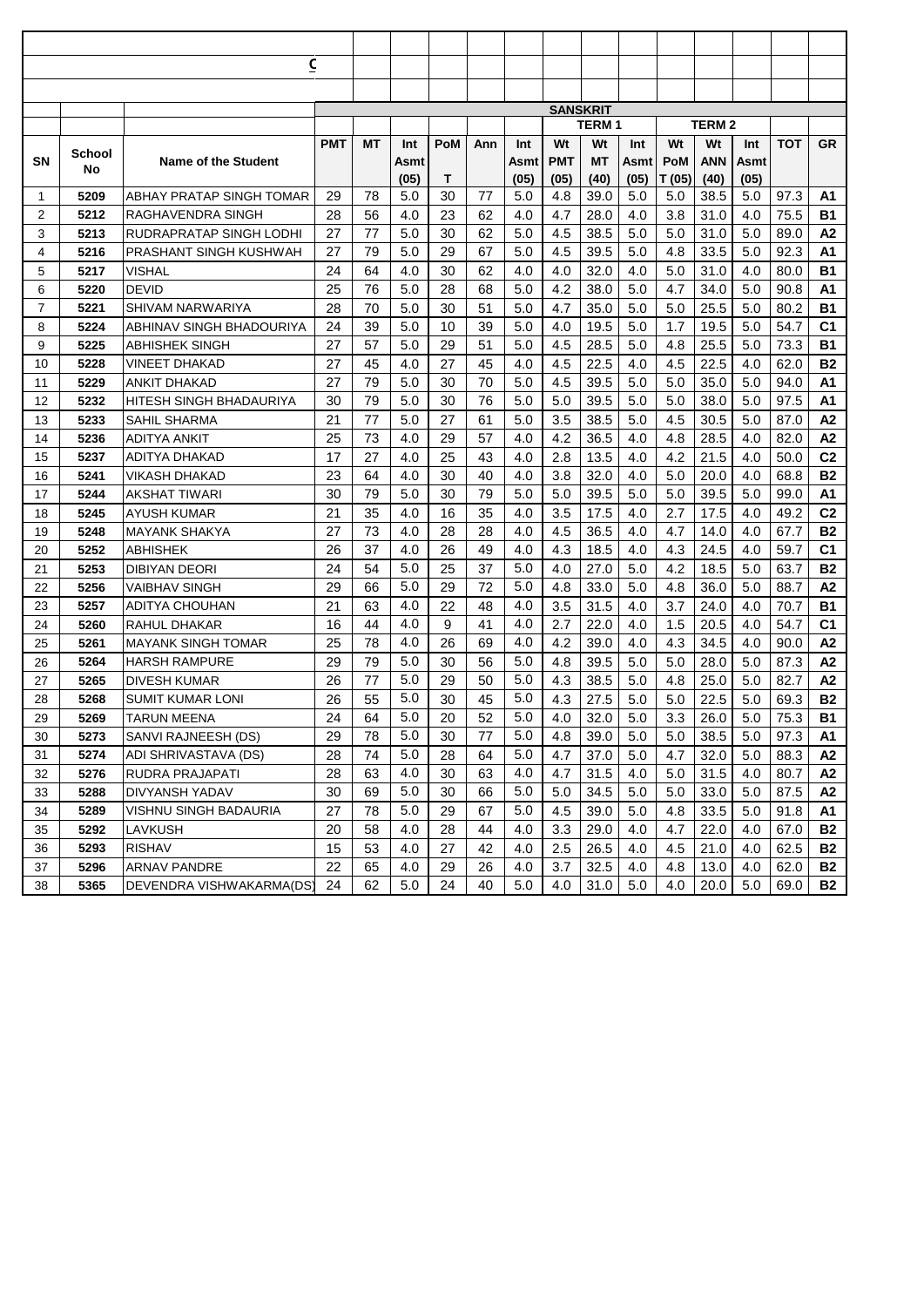|                |              | $\overline{\mathsf{c}}$      |            |          |            |          |          |            |                    |              |            |            |              |            |              |                 |
|----------------|--------------|------------------------------|------------|----------|------------|----------|----------|------------|--------------------|--------------|------------|------------|--------------|------------|--------------|-----------------|
|                |              |                              |            |          |            |          |          |            |                    |              |            |            |              |            |              |                 |
|                |              |                              |            |          |            |          |          |            | <b>MATHEMATICS</b> |              |            |            |              |            |              |                 |
|                |              |                              |            |          |            |          |          |            |                    | <b>TERM1</b> |            |            | <b>TERM2</b> |            |              |                 |
|                |              |                              | <b>PMT</b> | МT       | Int        | PoM      | Ann      | Int        | Wt                 | Wt           | Int        | Wt         | Wt           | Int        | ТОТ          | <b>GR</b>       |
| SΝ             | School<br>No | <b>Name of the Student</b>   |            |          | Asmt       |          |          | Asmt       | <b>PMT</b>         | МT           | Asmt       | <b>PoM</b> | ANN          | Asmt       |              |                 |
|                |              |                              |            |          | (05)       | Т        |          | (05)       | (05)               | (40)         | (05)       | T (05)     | (40)         | (05)       |              |                 |
| -1             | 5209         | ABHAY PRATAP SINGH TOMAR     | 29         | 75       | 5.0        | 30       | 72       | 5.0        | 4.8                | 37.5         | 5.0        | 5.0        | 36.0         | 5.0        | 93.3         | Α1              |
| 2              | 5212         | RAGHAVENDRA SINGH            | 15         | 61       | 4.0        | 20       | 35       | 4.0        | 2.5                | 30.5         | 4.0        | 3.3        | 17.5         | 4.0        | 61.8         | <b>B2</b>       |
| 3              | 5213         | RUDRAPRATAP SINGH LODHI      | 15         | 65       | 5.0        | 25       | 51       | 5.0        | 2.5                | 32.5         | 5.0        | 4.2        | 25.5         | 5.0        | 74.7         | <b>B1</b>       |
| 4              | 5216         | PRASHANT SINGH KUSHWAH       | 20         | 70       | 5.0        | 26       | 52       | 5.0        | 3.3                | 35.0         | 5.0        | 4.3        | 26.0         | 5.0        | 78.7         | <b>B1</b>       |
| 5              | 5217         | VISHAL                       | 20         | 39       | 4.0        | 16       | 41       | 4.0        | 3.3                | 19.5         | 4.0        | 2.7        | 20.5         | 4.0        | 54.0         | C1              |
| 6              | 5220         | <b>DEVID</b>                 | 19         | 41       | 5.0        | 28       | 56       | 5.0        | 3.2                | 20.5         | 5.0        | 4.7        | 28.0         | 5.0        | 66.3         | <b>B2</b>       |
| $\overline{7}$ | 5221         | SHIVAM NARWARIYA             | 23         | 74       | 5.0        | 27       | 58       | 5.0        | 3.8                | 37.0         | 5.0        | 4.5        | 29.0         | 5.0        | 84.3         | Α2              |
| 8              | 5224         | ABHINAV SINGH BHADOURIYA     | 15         | 30       | 5.0        | 26       | 29       | 5.0        | 2.5                | 15.0         | 5.0        | 4.3        | 14.5         | 5.0        | 46.3         | C <sub>2</sub>  |
| 9              | 5225         | ABHISHEK SINGH               | 13         | 53       | 5.0        | 25       | 26       | 5.0        | 2.2                | 26.5         | 5.0        | 4.2        | 13.0         | 5.0        | 55.8         | C <sub>1</sub>  |
| 10             | 5228         | VINEET DHAKAD                | 12         | 54       | 4.0        | 24       | 49       | 4.0        | 2.0                | 27.0         | 4.0        | 4.0        | 24.5         | 4.0        | 65.5         | <b>B2</b>       |
| 11             | 5229         | ANKIT DHAKAD                 | 27         | 69       | 4.0        | 26       | 45       | 5.0        | 4.5                | 34.5         | 4.0        | 4.3        | 22.5         | 5.0        | 74.8         | <b>B1</b>       |
| 12             | 5232         | HITESH SINGH BHADAURIYA      | 27         | 78       | 5.0        | 30       | 60       | 5.0        | 4.5                | 39.0         | 5.0        | 5.0        | 30.0         | 5.0        | 88.5         | A2              |
| 13             | 5233         | SAHIL SHARMA                 | 20         | 69       | 5.0        | 30       | 41       | 5.0        | 3.3                | 34.5         | 5.0        | 5.0        | 20.5         | 5.0        | 73.3         | <b>B1</b>       |
| 14             | 5236         | ADITYA ANKIT                 | 23         | 66       | 4.0        | 30       | 51       | 4.0        | 3.8                | 33.0         | 4.0        | 5.0        | 25.5         | 4.0        | 75.3         | B1              |
| 15             | 5237         | ADITYA DHAKAD                | 12         | 20       | 4.0        | 17       | 36       | 4.0        | 2.0                | 10.0         | 4.0        | 2.8        | 18.0         | 4.0        | 40.8         | C <sub>2</sub>  |
| 16             | 5241         | VIKASH DHAKAD                | 16<br>29   | 60<br>74 | 4.0        | 20<br>30 | 19<br>78 | 4.0        | 2.7                | 30.0         | 4.0        | 3.3        | 9.5          | 4.0<br>5.0 | 53.5         | C <sub>1</sub>  |
| 17<br>18       | 5244<br>5245 | AKSHAT TIWARI<br>AYUSH KUMAR | 16         |          | 4.0<br>4.0 | 25       | 51       | 5.0        | 4.8<br>2.7         | 37.0         | 4.0<br>4.0 | 5.0<br>4.2 | 39.0         |            | 94.8         | A1<br><b>B2</b> |
| 19             | 5248         | <b>MAYANK SHAKYA</b>         | 17         | 50<br>68 | 4.0        | 24       | 25       | 4.0<br>4.0 | 2.8                | 25.0<br>34.0 | 4.0        | 4.0        | 25.5<br>12.5 | 4.0<br>4.0 | 65.3<br>61.3 | <b>B2</b>       |
| 20             | 5252         | ABHISHEK                     | 18         | 32       | 4.0        | 27       | 37       | 4.0        | 3.0                | 16.0         | 4.0        | 4.5        | 18.5         | 4.0        | 50.0         | C <sub>2</sub>  |
| 21             | 5253         | DIBIYAN DEORI                | 20         | 65       | 5.0        | 28       | 42       | 5.0        | 3.3                | 32.5         | 5.0        | 4.7        | 21.0         | 5.0        | 71.5         | <b>B1</b>       |
| 22             | 5256         | VAIBHAV SINGH                | 23         | 66       | 5.0        | 27       | 68       | 5.0        | 3.8                | 33.0         | 5.0        | 4.5        | 34.0         | 5.0        | 85.3         | Α2              |
| 23             | 5257         | ADITYA CHOUHAN               | 14         | 50       | 5.0        | 15       | 36       | 4.0        | 2.3                | 25.0         | 5.0        | 2.5        | 18.0         | 4.0        | 56.8         | C <sub>1</sub>  |
| 24             | 5260         | RAHUL DHAKAR                 | 13         | 52       | 4.0        | 11       | 32       | 4.0        | 2.2                | 26.0         | 4.0        | 1.8        | 16.0         | 4.0        | 54.0         | C <sub>1</sub>  |
| 25             | 5261         | <b>MAYANK SINGH TOMAR</b>    | 12         | 67       | 4.0        | 17       | 49       | 4.0        | 2.0                | 33.5         | 4.0        | 2.8        | 24.5         | 4.0        | 70.8         | <b>B1</b>       |
| 26             | 5264         | <b>HARSH RAMPURE</b>         | 22         | 66       | 5.0        | 25       | 29       | 5.0        | 3.7                | 33.0         | 5.0        | 4.2        | 14.5         | 5.0        | 65.3         | <b>B2</b>       |
| 27             | 5265         | DIVESH KUMAR                 | 21         | 54       | 5.0        | 21       | 58       | 5.0        | 3.5                | 27.0         | 5.0        | 3.5        | 29.0         | 5.0        | 73.0         | B1              |
| 28             | 5268         | <b>SUMIT KUMAR LONI</b>      | 14         | 54       | 5.0        | 20       | 33       | 5.0        | 2.3                | 27.0         | 5.0        | 3.3        | 16.5         | 5.0        | 59.2         | C <sub>1</sub>  |
| 29             | 5269         | <b>TARUN MEENA</b>           | 26         | 65       | 5.0        | 30       | 77       | 5.0        | 4.3                | 32.5         | 5.0        | 5.0        | 38.5         | 5.0        | 90.3         | A2              |
| 30             | 5273         | SANVI RAJNEESH (DS)          | 25         | 73       | 5.0        | 30       | 70       | 5.0        | 4.2                | 36.5         | 5.0        | 5.0        | 35.0         | 5.0        | 90.7         | А1              |
| 31             | 5274         | ADI SHRIVASTAVA (DS)         | 28         | 76       | 5.0        | 27       | 42       | 5.0        | 4.7                | 38.0         | 5.0        | 4.5        | 21.0         | 5.0        | 78.2         | B1              |
| 32             | 5276         | RUDRA PRAJAPATI              | 23         | 54       | 4.0        | 23       | 53       | 4.0        | 3.8                | 27.0         | 4.0        | 3.8        | 26.5         | 4.0        | 69.2         | <b>B2</b>       |
| 33             | 5288         | DIVYANSH YADAV               | 23         | 74       | 5.0        | 25       | 62       | 5.0        | 3.8                | 37.0         | 5.0        | 4.2        | 31.0         | 5.0        | 86.0         | А2              |
| 34             | 5289         | VISHNU SINGH BADAURIA        | 18         | 69       | 5.0        | 30       | 60       | 5.0        | 3.0                | 34.5         | 5.0        | 5.0        | 30.0         | 5.0        | 82.5         | А2              |
| 35             | 5292         | LAVKUSH                      | 25         | 56       | 4.0        | 25       | 16       | 4.0        | 4.2                | 28.0         | 4.0        | 4.2        | 8.0          | 4.0        | 52.3         | C1              |
| 36             | 5293         | <b>RISHAV</b>                | 11         | 52       | 4.0        | 16       | 12       | 4.0        | 1.8                | 26.0         | 4.0        | 2.7        | 6.0          | 4.0        | 44.5         | C <sub>2</sub>  |
| 37             | 5296         | <b>ARNAV PANDRE</b>          | 17         | 60       | 4.0        | 23       | 32       | 4.0        | 2.8                | 30.0         | 4.0        | 3.8        | 16.0         | 4.0        | 60.7         | B2              |
| 38             | 5365         | DEVENDRA VISHWAKARMA(DS)     | 24         | 58       | 5.0        | 24       | 2        | 5.0        | 4.0                | 29.0         | 5.0        | 4.0        | 1.0          | 5.0        | 48.0         | C <sub>2</sub>  |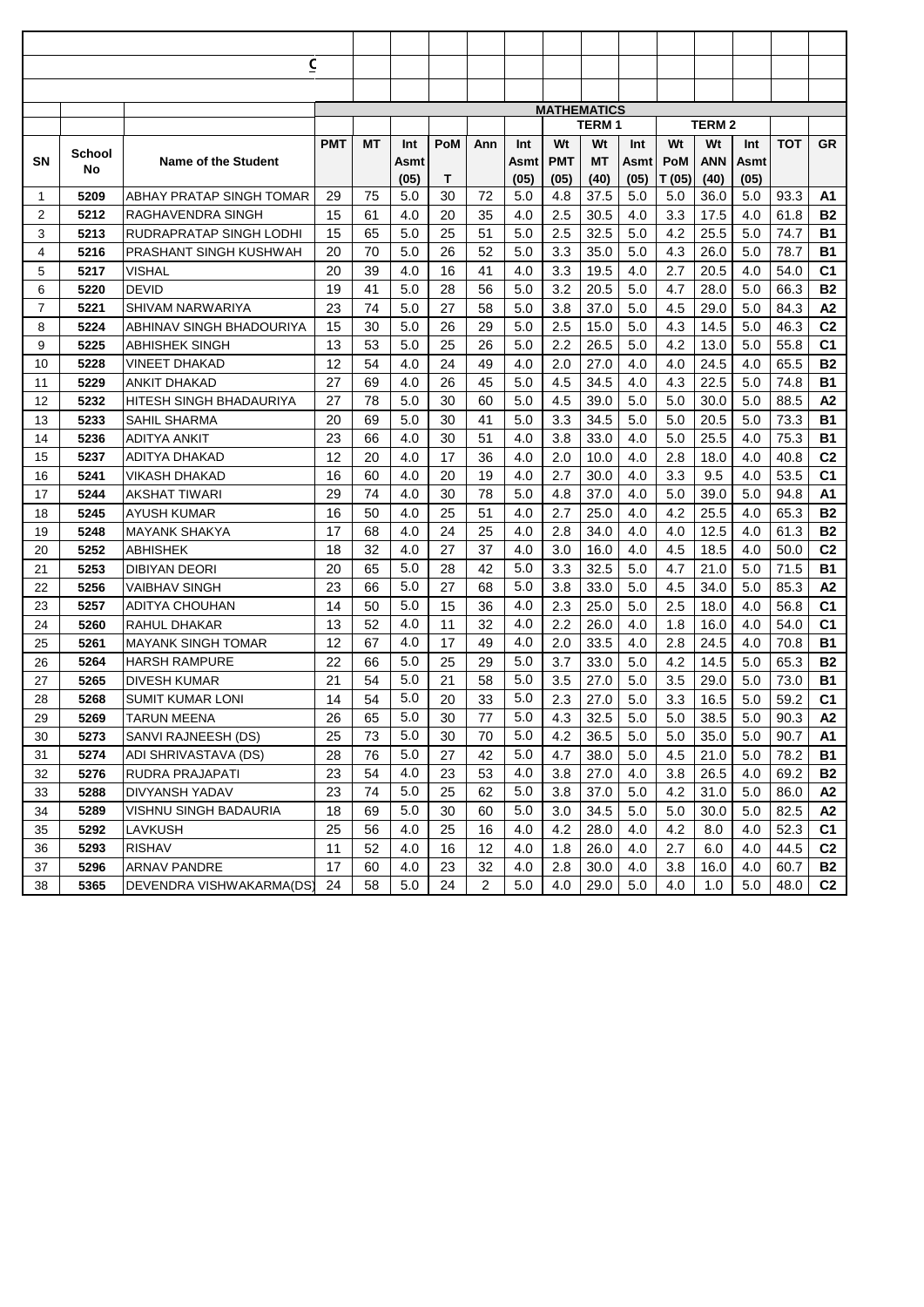|                                    | <u>c</u>                                    |            |          |            |            |          |            |                |              |            |            |              |            |              |                |
|------------------------------------|---------------------------------------------|------------|----------|------------|------------|----------|------------|----------------|--------------|------------|------------|--------------|------------|--------------|----------------|
|                                    |                                             |            |          |            |            |          |            |                |              |            |            |              |            |              |                |
|                                    |                                             |            |          |            |            |          |            |                |              |            |            |              |            |              |                |
|                                    |                                             |            |          |            |            |          |            | <b>SCIENCE</b> | <b>TERM1</b> |            |            | <b>TERM2</b> |            |              |                |
|                                    |                                             | <b>PMT</b> | МT       | Int        | <b>PoM</b> | Ann      | Int        | Wt             | Wt           | Int        | Wt         | Wt           | Int        | ТОТ          | <b>GR</b>      |
| School<br>SΝ                       | <b>Name of the Student</b>                  |            |          | Asmt       |            |          | Asmt       | <b>PMT</b>     | MT           | Asmt       | <b>PoM</b> | <b>ANN</b>   | Asmt       |              |                |
| No                                 |                                             |            |          | (05)       | Т          |          | (05)       | (05)           | (40)         | (05)       | T (05)     | (40)         | (05)       |              |                |
| 1<br>5209                          | ABHAY PRATAP SINGH TOMAR                    | 30         | 79       | 5.0        | 30         | 80       | 5.0        | 5.0            | 39.5         | 5.0        | 5.0        | 40.0         | 5.0        | 99.5         | Α1             |
| 2<br>5212                          | RAGHAVENDRA SINGH                           | 20         | 66       | 4.0        | 27         | 46       | 4.0        | 3.3            | 33.0         | 4.0        | 4.5        | 23.0         | 4.0        | 71.8         | B1             |
| 3<br>5213                          | RUDRAPRATAP SINGH LODHI                     | 28         | 71       | 5.0        | 30         | 48       | 5.0        | 4.7            | 35.5         | 5.0        | 5.0        | 24.0         | 5.0        | 79.2         | B1             |
| 4<br>5216                          | PRASHANT SINGH KUSHWAH                      | 30         | 78       | 5.0        | 30         | 75       | 5.0        | 5.0            | 39.0         | 5.0        | 5.0        | 37.5         | 5.0        | 96.5         | A1             |
| 5<br>5217<br>VISHAL                |                                             | 24         | 39       | 4.0        | 30         | 50       | 4.0        | 4.0            | 19.5         | 4.0        | 5.0        | 25.0         | 4.0        | 61.5         | <b>B2</b>      |
| 5220<br><b>DEVID</b><br>6          |                                             | 29         | 78       | 5.0        | 30         | 62       | 5.0        | 4.8            | 39.0         | 5.0        | 5.0        | 31.0         | 5.0        | 89.8         | A2             |
| 7<br>5221                          | SHIVAM NARWARIYA                            | 19         | 76       | 5.0        | 30         | 49       | 5.0        | 3.2            | 38.0         | 5.0        | 5.0        | 24.5         | 5.0        | 80.7         | A2             |
| 5224<br>8                          | ABHINAV SINGH BHADOURIYA                    | 19         | 46       | 5.0        | 22         | 46       | 5.0        | 3.2            | 23.0         | 5.0        | 3.7        | 23.0         | 5.0        | 62.8         | <b>B2</b>      |
| 9<br>5225<br>ABHISHEK SINGH        |                                             | 23         | 69       | 5.0        | 25         | 47       | 5.0        | 3.8            | 34.5         | 5.0        | 4.2        | 23.5         | 5.0        | 76.0         | B1             |
| 5228<br>10<br>VINEET DHAKAD        |                                             | 28         | 60       | 4.0        | 28         | 60       | 4.0        | 4.7            | 30.0         | 4.0        | 4.7        | 30.0         | 4.0        | 77.3         | В1             |
| 5229<br>11<br>ANKIT DHAKAD         |                                             | 16         | 66       | 5.0        | 30         | 68       | 5.0        | 2.7            | 33.0         | 5.0        | 5.0        | 34.0         | 5.0        | 84.7         | A2             |
| 12<br>5232                         | HITESH SINGH BHADAURIYA                     | 30         | 79       | 5.0        | 29         | 76       | 5.0        | 5.0            | 39.5         | 5.0        | 4.8        | 38.0         | 5.0        | 97.3         | A1             |
| 5233<br>13<br>SAHIL SHARMA         |                                             | 24         | 79       | 5.0        | 30         | 60       | 5.0        | 4.0            | 39.5         | 5.0        | 5.0        | 30.0         | 5.0        | 88.5         | A2             |
| 14<br>5236<br>ADITYA ANKIT         |                                             | 23         | 69       | 4.0        | 28         | 57       | 4.0        | 3.8            | 34.5         | 4.0        | 4.7        | 28.5         | 4.0        | 79.5         | В1             |
| 5237<br>15<br>ADITYA DHAKAD        |                                             | 29         | 36       | 4.0        | 24         | 25       | 4.0        | 4.8            | 18.0         | 4.0        | 4.0        | 12.5         | 4.0        | 47.3         | C <sub>2</sub> |
| 16<br>5241<br>VIKASH DHAKAD        |                                             | 22         | 68       | 4.0        | 19         | 28       | 4.0        | 3.7            | 34.0         | 4.0        | 3.2        | 14.0         | 4.0        | 62.8         | <b>B2</b>      |
| <b>AKSHAT TIWARI</b><br>17<br>5244 |                                             | 30         | 79       | 5.0        | 30         | 79       | 5.0        | 5.0            | 39.5         | 5.0        | 5.0        | 39.5         | 5.0        | 99.0         | Α1             |
| 18<br>5245<br>AYUSH KUMAR          |                                             | 12         | 58       | 4.0        | 26         | 61       | 4.0        | 2.0            | 29.0         | 4.0        | 4.3        | 30.5         | 4.0        | 73.8         | B1             |
| <b>MAYANK SHAKYA</b><br>19<br>5248 |                                             | 27         | 75       | 4.0        | 30         | 37       | 4.0        | 4.5            | 37.5         | 4.0        | 5.0        | 18.5         | 4.0        | 73.5         | В1             |
| 20<br>5252<br>ABHISHEK             |                                             | 12         | 29       | 4.0        | 12         | 29       | 4.0        | 2.0            | 14.5         | 4.0        | 2.0        | 14.5         | 4.0        | 41.0         | C <sub>2</sub> |
| 21<br>5253<br>DIBIYAN DEORI        |                                             | 25         | 74       | 5.0        | 30         | 63       | 5.0        | 4.2            | 37.0         | 5.0        | 5.0        | 31.5         | 5.0        | 87.7         | A2             |
| 22<br>5256<br>VAIBHAV SINGH        |                                             | 22         | 72       | 5.0        | 23         | 73       | 5.0        | 3.7            | 36.0         | 5.0        | 3.8        | 36.5         | 5.0        | 90.0         | A2             |
| 23<br>5257                         | ADITYA CHOUHAN                              | 24         | 64       | 4.0        | 21         | 44       | 4.0        | 4.0            | 32.0         | 4.0        | 3.5        | 22.0         | 4.0        | 69.5         | <b>B2</b>      |
| 5260<br>RAHUL DHAKAR<br>24         |                                             | 22         | 51       | 4.0        | 17         | 41       | 4.0        | 3.7            | 25.5         | 4.0        | 2.8        | 20.5         | 4.0        | 60.5         | C <sub>1</sub> |
| 25<br>5261                         | <b>MAYANK SINGH TOMAR</b>                   | 23         | 69       | 4.0        | 27         | 53       | 4.0        | 3.8            | 34.5         | 4.0        | 4.5        | 26.5         | 4.0        | 77.3         | <b>B1</b>      |
| 5264<br><b>HARSH RAMPURE</b><br>26 |                                             | 24         | 78       | 5.0        | 27         | 61       | 5.0        | 4.0            | 39.0         | 5.0        | 4.5        | 30.5         | 5.0        | 88.0         | A2             |
| <b>DIVESH KUMAR</b><br>27<br>5265  |                                             | 21         | 71       | 5.0        | 25         | 60       | 5.0        | 3.5            | 35.5         | 5.0        | 4.2        | 30.0         | 5.0        | 83.2         | A2             |
| 5268<br>28<br>5269                 | <b>SUMIT KUMAR LONI</b>                     | 29         | 73       | 5.0<br>5.0 | 18         | 28       | 5.0<br>5.0 | 4.8<br>4.7     | 36.5         | 5.0        | 3.0        | 14.0         | 5.0        | 68.3         | <b>B2</b>      |
| <b>TARUN MEENA</b><br>29           |                                             | 28         | 79       | 5.0        | 29         | 79       | 5.0        |                | 39.5         | 5.0        | 4.8        | 39.5         | 5.0        | 98.5         | А1             |
| 5273<br>30<br>5274                 | SANVI RAJNEESH (DS)<br>ADI SHRIVASTAVA (DS) | 28<br>25   | 78       | 5.0        | 30<br>29   | 77       | 5.0        | 4.7<br>4.2     | 39.0         | 5.0        | 5.0        | 38.5         | 5.0        | 97.2         | А1             |
| 31<br>5276                         | RUDRA PRAJAPATI                             |            | 56       | 4.0        | 29         | 67       | 4.0        | 4.7            | 28.0         | 5.0        | 4.8        | 33.5         | 5.0        | 80.5         | B1             |
| 32<br>5288<br>DIVYANSH YADAV<br>33 |                                             | 28<br>27   | 66<br>79 | 5.0        | 27         | 66<br>78 | 5.0        | 4.5            | 33.0<br>39.5 | 4.0<br>5.0 | 4.8<br>4.5 | 33.0<br>39.0 | 4.0<br>5.0 | 83.5<br>97.5 | A2<br>А1       |
| 5289<br>34                         | VISHNU SINGH BADAURIA                       | 30         | 79       | 5.0        | 30         | 75       | 5.0        | 5.0            | 39.5         | 5.0        | 5.0        | 37.5         | 5.0        | 97.0         | А1             |
| 5292<br>35<br>LAVKUSH              |                                             | 26         | 73       | 4.0        | 26         | 46       | 4.0        | 4.3            | 36.5         | 4.0        | 4.3        | 23.0         | 4.0        | 76.2         | <b>B1</b>      |
| 5293<br><b>RISHAV</b><br>36        |                                             | 22         | 59       | 4.0        | 21         | 23       | 4.0        | 3.7            | 29.5         | 4.0        | 3.5        | 11.5         | 4.0        | 56.2         | C1             |
| 5296<br><b>ARNAV PANDRE</b><br>37  |                                             | 28         | 62       | 4.0        | 24         | 46       | 4.0        | 4.7            | 31.0         | 4.0        | 4.0        | 23.0         | 4.0        | 70.7         | B1             |
| 5365<br>38                         | DEVENDRA VISHWAKARMA(DS)                    | 20         | 50       | 5.0        | 20         | 4        | 5.0        | 3.3            | 25.0         | 5.0        | 3.3        | 2.0          | 5.0        | 43.7         | C2             |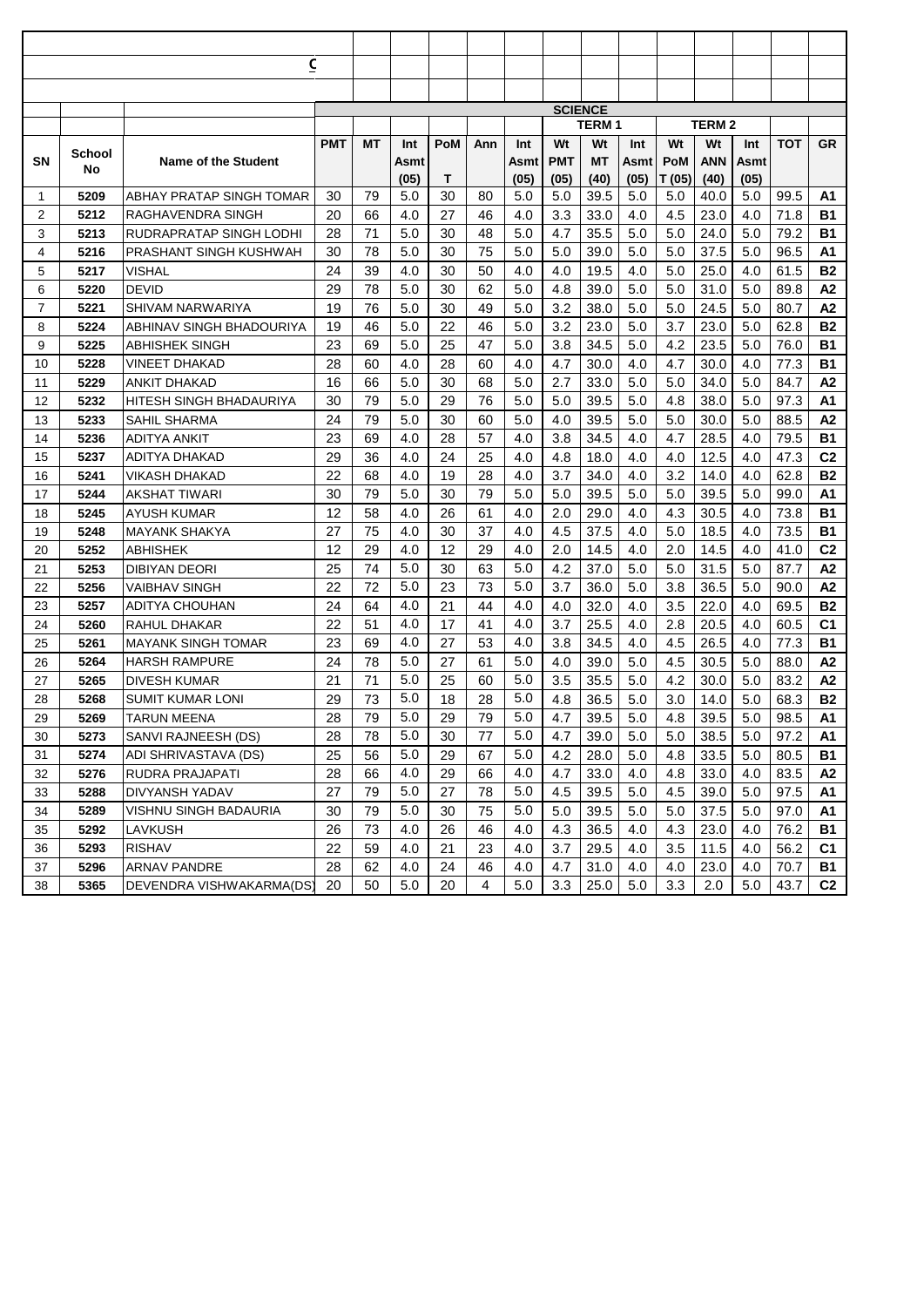|          |              | <u>c</u>                          |            |          |            |            |          |            |                       |              |            |            |              |            |              |                 |
|----------|--------------|-----------------------------------|------------|----------|------------|------------|----------|------------|-----------------------|--------------|------------|------------|--------------|------------|--------------|-----------------|
|          |              |                                   |            |          |            |            |          |            |                       |              |            |            |              |            |              |                 |
|          |              |                                   |            |          |            |            |          |            |                       |              |            |            |              |            |              |                 |
|          |              |                                   |            |          |            |            |          |            | <b>SOCIAL SCIENCE</b> | <b>TERM1</b> |            |            | <b>TERM2</b> |            |              |                 |
|          |              |                                   | <b>PMT</b> | МT       | Int        | <b>PoM</b> | Ann      | Int        | Wt                    | Wt           | Int        | Wt         | Wt           | Int        | ТОТ          | <b>GR</b>       |
| SΝ       | School       | <b>Name of the Student</b>        |            |          | Asmt       |            |          | Asmt       | <b>PMT</b>            | <b>MT</b>    | Asmt       | <b>PoM</b> | <b>ANN</b>   | Asmt       |              |                 |
|          | No           |                                   |            |          | (05)       | Т          |          | (05)       | (05)                  | (40)         | (05)       | T (05)     | (40)         | (05)       |              |                 |
| 1        | 5209         | ABHAY PRATAP SINGH TOMAR          | 29         | 78       | 5.0        | 30         | 80       | 5.0        | 4.8                   | 39.0         | 5.0        | 5.0        | 40.0         | 5.0        | 98.8         | Α1              |
| 2        | 5212         | RAGHAVENDRA SINGH                 | 29         | 78       | 4.0        | 28         | 40       | 4.0        | 4.8                   | 39.0         | 4.0        | 4.7        | 20.0         | 4.0        | 76.5         | B1              |
| 3        | 5213         | RUDRAPRATAP SINGH LODHI           | 29         | 74       | 5.0        | 29         | 63       | 5.0        | 4.8                   | 37.0         | 5.0        | 4.8        | 31.5         | 5.0        | 88.2         | Α2              |
| 4        | 5216         | PRASHANT SINGH KUSHWAH            | 30         | 70       | 5.0        | 30         | 80       | 5.0        | 5.0                   | 35.0         | 5.0        | 5.0        | 40.0         | 5.0        | 95.0         | A1              |
| 5        | 5217         | VISHAL                            | 28         | 73       | 4.0        | 30         | 63       | 4.0        | 4.7                   | 36.5         | 4.0        | 5.0        | 31.5         | 4.0        | 85.7         | A2              |
| 6        | 5220         | <b>DEVID</b>                      | 29         | 76       | 5.0        | 30         | 51       | 5.0        | 4.8                   | 38.0         | 5.0        | 5.0        | 25.5         | 5.0        | 83.3         | A2              |
| 7        | 5221         | SHIVAM NARWARIYA                  | 29         | 74       | 5.0        | 30         | 58       | 5.0        | 4.8                   | 37.0         | 5.0        | 5.0        | 29.0         | 5.0        | 85.8         | A2              |
| 8        | 5224         | ABHINAV SINGH BHADOURIYA          | 28         | 62       | 5.0        | 28         | 62       | 5.0        | 4.7                   | 31.0         | 5.0        | 4.7        | 31.0         | 5.0        | 81.3         | A2              |
| 9        | 5225         | ABHISHEK SINGH                    | 28         | 76       | 5.0        | 29         | 58       | 5.0        | 4.7                   | 38.0         | 5.0        | 4.8        | 29.0         | 5.0        | 86.5         | A2              |
| 10       | 5228         | VINEET DHAKAD                     | 28         | 71       | 4.0        | 28         | 61       | 4.0        | 4.7                   | 35.5         | 4.0        | 4.7        | 30.5         | 4.0        | 83.3         | A2              |
| 11       | 5229         | <b>ANKIT DHAKAD</b>               | 28         | 76       | 5.0        | 30         | 75       | 5.0        | 4.7                   | 38.0         | 5.0        | 5.0        | 37.5         | 5.0        | 95.2         | A1              |
| 12       | 5232         | HITESH SINGH BHADAURIYA           | 29         | 78       | 5.0        | 30         | 75       | 5.0        | 4.8                   | 39.0         | 5.0        | 5.0        | 37.5         | 5.0        | 96.3         | A1              |
| 13       | 5233         | <b>SAHIL SHARMA</b>               | 28         | 75       | 5.0        | 30         | 65       | 5.0        | 4.7                   | 37.5         | 5.0        | 5.0        | 32.5         | 5.0        | 89.7         | A2              |
| 14       | 5236         | ADITYA ANKIT                      | 29         | 74       | 4.0        | 30         | 62       | 4.0        | 4.8                   | 37.0         | 4.0        | 5.0        | 31.0         | 4.0        | 85.8         | A2              |
| 15       | 5237         | ADITYA DHAKAD                     | 29         | 74       | 4.0        | 30         | 45       | 4.0        | 4.8                   | 37.0         | 4.0        | 5.0        | 22.5         | 4.0        | 77.3         | <b>B1</b>       |
| 16       | 5241         | VIKASH DHAKAD                     | 29         | 74       | 4.0        | 30         | 40       | 4.0        | 4.8                   | 37.0         | 4.0        | 5.0        | 20.0         | 4.0        | 74.8         | B1              |
| 17       | 5244         | <b>AKSHAT TIWARI</b>              | 29         | 74       | 5.0        | 30         | 80       | 5.0        | 4.8                   | 37.0         | 5.0        | 5.0        | 40.0         | 5.0        | 96.8         | A1              |
| 18       | 5245         | AYUSH KUMAR                       | 28         | 70       | 4.0        | 30         | 73       | 4.0        | 4.7                   | 35.0         | 4.0        | 5.0        | 36.5         | 4.0        | 89.2         | A2              |
| 19       | 5248         | <b>MAYANK SHAKYA</b>              | 28         | 74       | 4.0        | 30         | 41       | 4.0        | 4.7                   | 37.0         | 4.0        | 5.0        | 20.5         | 4.0        | 75.2         | <b>B1</b>       |
| 20       | 5252         | ABHISHEK                          | 25         | 73       | 4.0        | 28         | 36       | 4.0        | 4.2                   | 36.5         | 4.0        | 4.7        | 18.0         | 4.0        | 71.3         | <b>B1</b>       |
| 21       | 5253         | DIBIYAN DEORI                     | 29         | 74       | 5.0        | 30         | 69       | 5.0        | 4.8                   | 37.0         | 5.0        | 5.0        | 34.5         | 5.0        | 91.3         | A1              |
| 22       | 5256         | <b>VAIBHAV SINGH</b>              | 28         | 74       | 5.0        | 29         | 75       | 5.0        | 4.7                   | 37.0         | 5.0        | 4.8        | 37.5         | 5.0        | 94.0         | A1              |
| 23       | 5257         | ADITYA CHOUHAN                    | 28         | 73       | 4.0        | 28         | 59       | 4.0        | 4.7                   | 36.5         | 4.0        | 4.7        | 29.5         | 4.0        | 83.3         | A2              |
| 24       | 5260         | RAHUL DHAKAR                      | 28         | 73       | 4.0        | 28         | 46       | 4.0        | 4.7                   | 36.5         | 4.0        | 4.7        | 23.0         | 4.0        | 76.8         | <b>B1</b>       |
| 25       | 5261         | <b>MAYANK SINGH TOMAR</b>         | 28         | 77       | 4.0        | 29         | 73       | 4.0        | 4.7                   | 38.5         | 4.0        | 4.8        | 36.5         | 4.0        | 92.5         | A1              |
| 26       | 5264         | <b>HARSH RAMPURE</b>              | 29         | 75       | 5.0        | 30         | 62       | 5.0        | 4.8                   | 37.5         | 5.0        | 5.0        | 31.0         | 5.0        | 88.3         | A2              |
| 27       | 5265         | <b>DIVESH KUMAR</b>               | 29         | 76       | 5.0        | 29         | 62       | 5.0        | 4.8                   | 38.0         | 5.0        | 4.8        | 31.0         | 5.0        | 88.7         | A2              |
| 28       | 5268         | <b>SUMIT KUMAR LONI</b>           | 28         | 74       | 5.0<br>5.0 | 29         | 54       | 5.0<br>5.0 | 4.7                   | 37.0         | 5.0        | 4.8        | 27.0         | 5.0        | 83.5         | A2              |
| 29       | 5269         | <b>TARUN MEENA</b>                | 29         | 78       |            | 29         | $77$     |            | 4.8                   | 39.0         | 5.0        | 4.8        | 38.5         | 5.0        | 97.2         | A1              |
| 30       | 5273         | SANVI RAJNEESH (DS)               | 30         | 78       | 5.0        | 30         | 80       | 5.0        | 5.0                   | 39.0         | 5.0        | 5.0        | 40.0         | 5.0        | 99.0         | А1              |
| 31       | 5274         | ADI SHRIVASTAVA (DS)              | 28         | 74       | 5.0        | 29         | 76       | 5.0        | 4.7                   | 37.0         | 5.0        | 4.8        | 38.0         | 5.0        | 94.5         | А1              |
| 32       | 5276<br>5288 | RUDRA PRAJAPATI<br>DIVYANSH YADAV | 29<br>27   | 73       | 4.0<br>5.0 | 29<br>30   | 73<br>78 | 4.0<br>5.0 | 4.8                   | 36.5         | 4.0        | 4.8        | 36.5         | 4.0        | 90.7         | А1              |
| 33       | 5289         | VISHNU SINGH BADAURIA             |            | 74       | 5.0        | 30         |          | 5.0        | 4.5                   | 37.0         | 5.0        | 5.0        | 39.0<br>40.0 | 5.0        | 95.5         | А1              |
| 34<br>35 | 5292         | LAVKUSH                           | 28<br>28   | 76<br>76 | 4.0        | 29         | 80<br>38 | 4.0        | 4.7<br>4.7            | 38.0<br>38.0 | 5.0<br>4.0 | 5.0<br>4.8 | 19.0         | 5.0<br>4.0 | 97.7<br>74.5 | А1<br><b>B1</b> |
|          | 5293         | <b>RISHAV</b>                     | 27         | 73       | 4.0        | 29         | 47       | 4.0        | 4.5                   | 36.5         | 4.0        | 4.8        | 23.5         | 4.0        | 77.3         | <b>B1</b>       |
| 36       | 5296         | <b>ARNAV PANDRE</b>               | 29         | 73       | 4.0        | 29         | 50       | 4.0        | 4.8                   | 36.5         | 4.0        | 4.8        | 25.0         | 4.0        | 79.2         | B1              |
| 37       | 5365         | DEVENDRA VISHWAKARMA(DS)          |            |          |            |            |          |            |                       |              |            |            |              |            |              |                 |
| 38       |              |                                   | 28         | 71       | 5.0        | 28         | 12       | 5.0        | 4.7                   | 35.5         | 5.0        | 4.7        | 6.0          | 5.0        | 60.8         | <b>B2</b>       |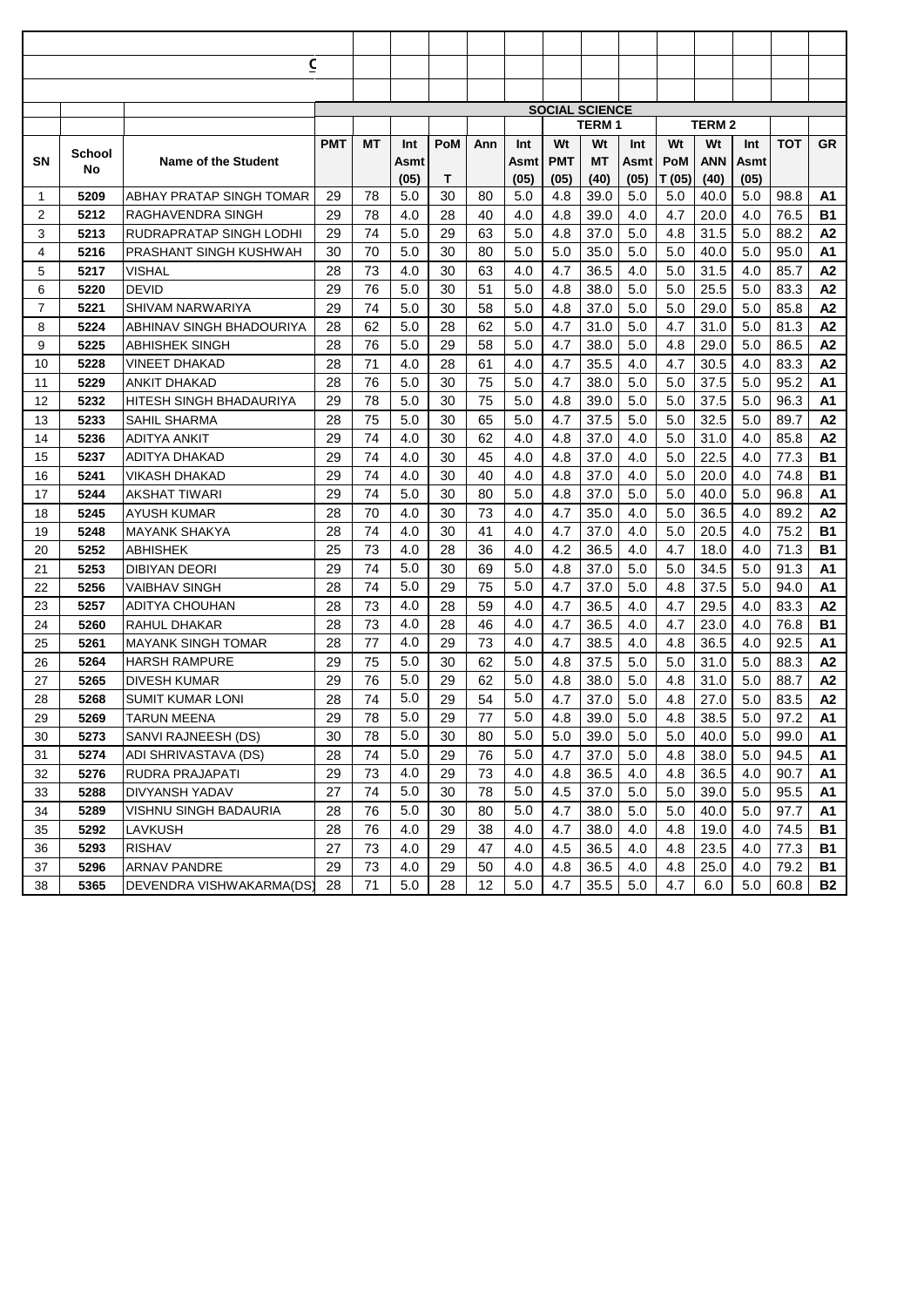|    |        | C                          |              |      |                |
|----|--------|----------------------------|--------------|------|----------------|
|    |        |                            |              |      |                |
|    |        |                            |              |      |                |
|    |        |                            |              |      |                |
|    |        |                            | <b>GRAND</b> | %AGE | <b>GRADE</b>   |
| SN | School | <b>Name of the Student</b> |              |      |                |
|    | No     |                            | TOTAL        |      |                |
| 1  | 5209   | ABHAY PRATAP SINGH TOMAR   | 581.5        | 96.9 | Α1             |
| 2  | 5212   | RAGHAVENDRA SINGH          | 458.8        | 76.5 | В1             |
| 3  | 5213   | RUDRAPRATAP SINGH LODHI    | 504.3        | 84.1 | Α2             |
| 4  | 5216   | PRASHANT SINGH KUSHWAH     | 538.3        | 89.7 | Α2             |
| 5  | 5217   | VISHAL                     | 440.5        | 73.4 | В1             |
| 6  | 5220   | <b>DEVID</b>               | 491.0        | 81.8 | Α2             |
| 7  | 5221   | SHIVAM NARWARIYA           | 495.3        | 82.6 | Α2             |
| 8  | 5224   | ABHINAV SINGH BHADOURIYA   | 398.8        | 66.5 | B2             |
| 9  | 5225   | <b>ABHISHEK SINGH</b>      | 466.5        | 77.8 | В1             |
| 10 | 5228   | VINEET DHAKAD              | 431.7        | 71.9 | В1             |
| 11 | 5229   | ANKIT DHAKAD               | 525.2        | 87.5 | Α2             |
| 12 | 5232   | HITESH SINGH BHADAURIYA    | 568.8        | 94.8 | Α1             |
| 13 | 5233   | SAHIL SHARMA               | 512.7        | 85.4 | Α2             |
| 14 | 5236   | ADITYA ANKIT               | 490.7        | 81.8 | Α2             |
| 15 | 5237   | ADITYA DHAKAD              | 351.0        | 58.5 | C1             |
| 16 | 5241   | VIKASH DHAKAD              | 408.5        | 68.1 | Β2             |
| 17 | 5244   | AKSHAT TIWARI              | 580.8        | 96.8 | Α1             |
| 18 | 5245   | AYUSH KUMAR                | 432.3        | 72.1 | В1             |
| 19 | 5248   | MAYANK SHAKYA              | 446.2        | 74.4 | В1             |
| 20 | 5252   | ABHISHEK                   | 358.2        | 59.7 | C1             |
| 21 | 5253   | DIBIYAN DEORI              | 474.3        | 79.1 | В1             |
| 22 | 5256   | VAIBHAV SINGH              | 540.8        | 90.1 | Α2             |
| 23 | 5257   | ADITYA CHOUHAN             | 434.5        | 72.4 | В1             |
| 24 | 5260   | RAHUL DHAKAR               | 394.0        | 65.7 | В2             |
| 25 | 5261   | MAYANK SINGH TOMAR         | 513.5        | 85.6 | Α2             |
| 26 | 5264   | <b>HARSH RAMPURE</b>       | 513.0        | 85.5 | Α2             |
| 27 | 5265   | DIVESH KUMAR               | 494.2        | 82.4 | А2             |
| 28 | 5268   | SUMIT KUMAR LONI           | 451.7        | 75.3 | В1             |
| 29 | 5269   | TARUN MEENA                | 537.0        | 89.5 | Α2             |
| 30 | 5273   | SANVI RAJNEESH (DS)        | 576.8        | 96.1 | Α1             |
| 31 | 5274   | ADI SHRIVASTAVA (DS)       | 508.3        | 84.7 | A2             |
| 32 | 5276   | RUDRA PRAJAPATI            | 473.3        | 78.9 | В1             |
| 33 | 5288   | DIVYANSH YADAV             | 549.7        | 91.6 | Α1             |
| 34 | 5289   | VISHNU SINGH BADAURIA      | 551.2        | 91.9 | Α1             |
| 35 | 5292   | LAVKUSH                    | 426.5        | 71.1 | В1             |
| 36 | 5293   | RISHAV                     | 390.0        | 65.0 | B2             |
| 37 | 5296   | ARNAV PANDRE               | 411.0        | 68.5 | B2             |
| 38 | 5365   | DEVENDRA VISHWAKARMA(DS)   | 322.7        | 53.8 | C <sub>1</sub> |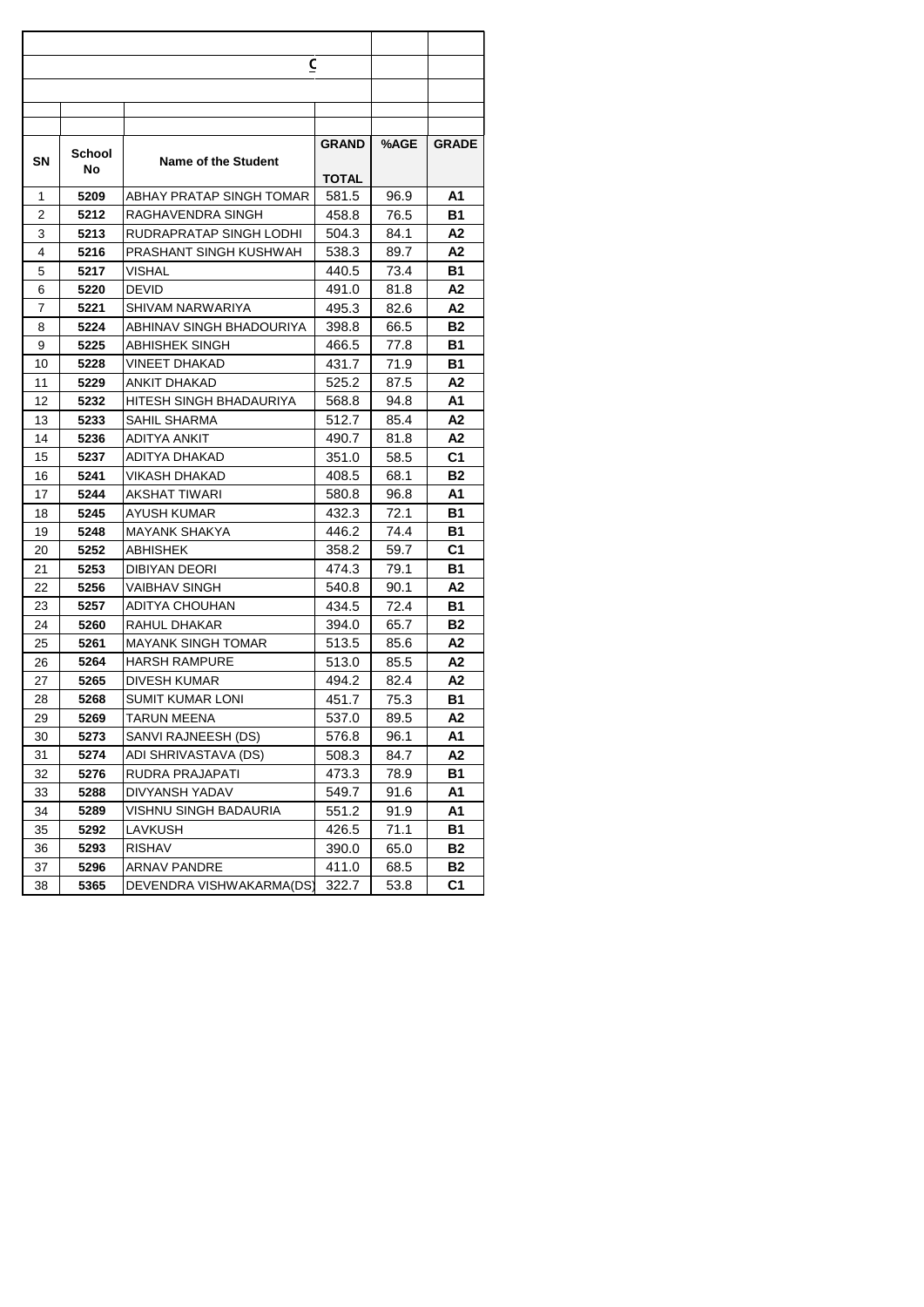|                |        |                                               |                                            |            |           | <b>SAINIK SCHOOL REWA (MP)</b> |            |     |              |                    |                   |              |                     |                    |                     |            |                |
|----------------|--------|-----------------------------------------------|--------------------------------------------|------------|-----------|--------------------------------|------------|-----|--------------|--------------------|-------------------|--------------|---------------------|--------------------|---------------------|------------|----------------|
|                |        |                                               | <b>CONSOLIDATED RESULT SHEET - 2021-22</b> |            |           |                                |            |     |              |                    |                   |              |                     |                    |                     |            |                |
|                |        |                                               |                                            |            |           | <b>CLASS VII B</b>             |            |     |              |                    |                   |              |                     |                    |                     |            |                |
|                |        |                                               |                                            |            |           |                                |            |     |              |                    | <b>ENGLISH</b>    |              |                     |                    |                     |            |                |
|                |        |                                               |                                            |            |           |                                |            |     |              |                    | <b>TERM1</b>      |              |                     | <b>TERM2</b>       |                     |            |                |
|                | School |                                               |                                            | <b>PMT</b> | <b>MT</b> | Int                            | <b>PoM</b> | Ann | Int          | Wt                 | Wt                | Int          | Wt                  | Wt                 | Int                 | <b>TOT</b> | GR.            |
| SN             | No     | Name of the Student                           | House                                      |            |           | Asmt<br>(05)                   | Т          |     | Asmt<br>(05) | <b>PMT</b><br>(05) | <b>MT</b><br>(40) | Asmt<br>(05) | <b>PoM</b><br>T(05) | <b>ANN</b><br>(40) | <b>Asmt</b><br>(05) |            |                |
| $\mathbf{1}$   | 5210   | RAUNAK AGRAWAL                                | C                                          | 30         | 77        | 5.0                            | 29         | 66  | 5.0          | 5.0                | 38.5              | 5.0          | 4.8                 | 33.0               | 5.0                 | 91.3       | A1             |
| 2              | 5211   | SWASTIK TRIPATHI                              | N                                          | 30         | 77        | 5.0                            | 29         | 66  | 5.0          | 5.0                | 38.5              | 5.0          | 4.8                 | 33.0               | 5.0                 | 91.3       | A1             |
| 3              | 5214   | <b>ANURAG SINGH</b>                           | $\vee$                                     | 30         | 77        | 5.0                            | 29         | 72  | 5.0          | 5.0                | 38.5              | 5.0          | 4.8                 | 36.0               | 5.0                 | 94.3       | A1             |
| 4              | 5215   | <b>AYUSH GAUTAM</b>                           | S                                          | 30         | 77        | 5.0                            | 29         | 74  | 5.0          | 5.0                | 38.5              | 5.0          | 4.8                 | 37.0               | 5.0                 | 95.3       | A1             |
| 5              | 5218   | ABHAY MISHRA                                  | B                                          | 29         | 77        | 5.0                            | 28         | 50  | 5.0          | 4.8                | 38.5              | 5.0          | 4.7                 | 25.0               | 5.0                 | 83.0       | A2             |
| 6              | 5219   | <b>AYUSH JAT</b>                              | B                                          | 29         | 74        | 5.0                            | 28         | 48  | 5.0          | 4.8                | 37.0              | 5.0          | 4.7                 | 24.0               | 5.0                 | 80.5       | <b>B1</b>      |
| $\overline{7}$ | 5222   | SHUURTA PRATAP SINGH<br><b><i>RAIAMAT</i></b> | S                                          | 30         | 76        | 4.0                            | 27         | 63  | 4.0          | 5.0                | 38.0              | 4.0          | 4.5                 | 31.5               | 4.0                 | 87.0       | A2             |
| 8              | 5223   | AYUSHMAN MISHRA                               | $\vee$                                     | 30         | 76        | 5.0                            | 29         | 72  | 5.0          | 5.0                | 38.0              | 5.0          | 4.8                 | 36.0               | 5.0                 | 93.8       | A1             |
| 9              | 5226   | SHALOK TRIPATHI                               | N                                          | 30         | 77        | 5.0                            | 29         | 55  | 5.0          | 5.0                | 38.5              | 5.0          | 4.8                 | 27.5               | 5.0                 | 85.8       | A2             |
| 10             | 5227   | AYUSH SHUKLA                                  | C                                          | 30         | 77        | 5.0                            | 28         | 73  | 5.0          | 5.0                | 38.5              | 5.0          | 4.7                 | 36.5               | 5.0                 | 94.7       | A1             |
| 11             | 5230   | SHAKTI PRATAP SINGH                           | $\mathsf{C}$                               | 30         | 77        | 4.0                            | 27         | 46  | 4.0          | 5.0                | 38.5              | 4.0          | 4.5                 | 23.0               | 4.0                 | 79.0       | <b>B1</b>      |
| 12             | 5231   | VISHESH DHAKAR                                | N                                          | 30         | 38        | 4.0                            | 26         | 38  | 4.0          | 5.0                | 19.0              | 4.0          | 4.3                 | 19.0               | 4.0                 | 55.3       | C <sub>1</sub> |
| 13             | 5234   | <b>DEVANSH TIWARI</b>                         | $\vee$                                     | 30         | 77        | 5.0                            | 26         | 50  | 5.0          | 5.0                | 38.5              | 5.0          | 4.3                 | 25.0               | 5.0                 | 82.8       | A2             |
| 14             | 5235   | <b>SUMIT SINGH RAJPOOT</b>                    | S                                          | 30         | 49        | 5.0                            | 26         | 49  | 5.0          | 5.0                | 24.5              | 5.0          | 4.3                 | 24.5               | 5.0                 | 68.3       | <b>B2</b>      |
| 15             | 5238   | <b>MAYANK DHAKAD</b>                          | B                                          | 29         | 76        | 4.0                            | 26         | 32  | 4.0          | 4.8                | 38.0              | 4.0          | 4.3                 | 16.0               | 4.0                 | 71.2       | <b>B1</b>      |
| 16             | 5239   | <b>SURAJ KUSHWAH</b>                          | В                                          | 29         | 76        | 5.0                            | 26         | 60  | 5.0          | 4.8                | 38.0              | 5.0          | 4.3                 | 30.0               | 5.0                 | 87.2       | A2             |
| 17             | 5242   | DEVRAJ INDORIYA                               | S                                          | 30         | 77        | 5.0                            | 29         | 74  | 5.0          | 5.0                | 38.5              | 5.0          | 4.8                 | 37.0               | 5.0                 | 95.3       | А1             |
| 18             | 5243   | AKASH GUPTA                                   | V                                          | 30         | 76        | 4.0                            | 29         | 44  | 4.0          | 5.0                | 38.0              | 4.0          | 4.8                 | 22.0               | 4.0                 | 77.8       | <b>B1</b>      |
| 19             | 5246   | ADITYA KUMAR MISHRA                           | N                                          | 30         | 77        | 5.0                            | 29         | 50  | 5.0          | 5.0                | 38.5              | 5.0          | 4.8                 | 25.0               | 5.0                 | 83.3       | A2             |
| 20             | 5247   | <b>KAPIL HOLKAR</b>                           | С                                          | 30         | 77        | 5.0                            | 28         | 50  | 5.0          | 5.0                | 38.5              | 5.0          | 4.7                 | 25.0               | 5.0                 | 83.2       | A2             |
| 21             | 5250   | <b>ARAV TOMAR</b>                             | C                                          | 30         | 76        | 4.0                            | 27         | 57  | 4.0          | 5.0                | 38.0              | 4.0          | 4.5                 | 28.5               | 4.0                 | 84.0       | A2             |
| 22             | 5251   | <b>BASUKINATH</b>                             | Ν                                          | 30         | 50        | 5.0                            | 26         | 50  | 5.0          | 5.0                | 25.0              | 5.0          | 4.3                 | 25.0               | 5.0                 | 69.3       | <b>B2</b>      |
| 23             | 5254   | AMRIT KUMAR                                   | $\vee$                                     | 30         | 33        | 5.0                            | 29         | 33  | 5.0          | 5.0                | 16.5              | 5.0          | 4.8                 | 16.5               | 5.0                 | 52.8       | C <sub>1</sub> |
| 24             | 5255   | <b>KARAN SEMIL</b>                            | S                                          | 29         | 75        | 5.0                            | 25         | 54  | 5.0          | 4.8                | 37.5              | 5.0          | 4.2                 | 27.0               | 5.0                 | 83.5       | A2             |
| 25             | 5258   | <b>BHASKAR MANJHI</b>                         | B                                          | 29         | 75        | 5.0                            | 25         | 63  | 5.0          | 4.8                | 37.5              | 5.0          | 4.2                 | 31.5               | 5.0                 | 88.0       | A2             |
| 26             | 5259   | <b>HIMANSHU NAMDEV</b>                        | B                                          | 30         | 75        | 4.0                            | 25         | 68  | 4.0          | 5.0                | 37.5              | 4.0          | 4.2                 | 34.0               | 4.0                 | 88.7       | A2             |
| 27             | 5262   | RAJVARDHAN SINGH TOMAR                        | S                                          | 30         | 77        | 5.0                            | 26         | 40  | 5.0          | 5.0                | 38.5              | 5.0          | 4.3                 | 20.0               | 5.0                 | 77.8       | <b>B1</b>      |
| 28             | 5263   | <b>VIKASH</b>                                 | $\vee$                                     | 26         | 35        | 5.0                            | 26         | 35  | 5.0          | 4.3                | 17.5              | 5.0          | 4.3                 | 17.5               | 5.0                 | 53.7       | C <sub>1</sub> |
| 29             | 5266   | <b>ABHISHEK KHATANA</b>                       | ${\sf N}$                                  | 27         | 76        | 5.0                            | 27         | 50  | 5.0          | 4.5                | 38.0              | 5.0          | 4.5                 | 25.0               | 5.0                 | 82.0       | <b>A2</b>      |
| 30             | 5267   | <b>ABHINAV SINGH</b>                          | $\mathsf{C}$                               | 30         | 77        | 4.0                            | 27         | 67  | 4.0          | 5.0                | 38.5              | 4.0          | 4.5                 | 33.5               | 4.0                 | 89.5       | A2             |
| 31             | 5270   | <b>HARSH BANJARA</b>                          | С                                          | 30         | 77        | 5.0                            | 28         | 62  | 5.0          | 5.0                | 38.5              | 5.0          | 4.7                 | 31.0               | 5.0                 | 89.2       | A2             |
| 32             | 5275   | <b>ROHIT KUMAR</b>                            | S                                          | 30         | 76        | 5.0                            | 28         | 73  | 5.0          | 5.0                | 38.0              | 5.0          | 4.7                 | 36.5               | 5.0                 | 94.2       | A1             |
| 33             | 5286   | <b>GOPAL SHARMA</b>                           | $\mathsf{V}$                               | 29         | 75        | 4.0                            | 27         | 63  | 4.0          | 4.8                | 37.5              | 4.0          | 4.5                 | 31.5               | 4.0                 | 86.3       | A2             |
| 34             | 5287   | KARAN SINGH                                   | S                                          | 29         | 30        | 4.0                            | 27         | 30  | 4.0          | 4.8                | 15.0              | 4.0          | 4.5                 | 15.0               | 4.0                 | 47.3       | C <sub>2</sub> |
| 35             | 5290   | TARUN PAWAR                                   | В                                          | 30         | 76        | 5.0                            | 29         | 74  | 5.0          | 5.0                | 38.0              | 5.0          | 4.8                 | 37.0               | 5.0                 | 94.8       | A1             |
| 36             | 5291   | SHAURYA MISHRA                                | В                                          | 30         | 76        | 5.0                            | 28         | 64  | 5.0          | 5.0                | 38.0              | 5.0          | 4.7                 | 32.0               | 5.0                 | 89.7       | A2             |
| 37             | 5294   | <b>DIVYANSHU MISHRA</b>                       | S                                          | 30         | 76        | 4.0                            | 29         | 51  | 4.0          | 5.0                | 38.0              | 4.0          | 4.8                 | 25.5               | 4.0                 | 81.3       | A2             |
| 38             | 5295   | <b>ROHIT</b>                                  | V                                          | 30         | 74        | 5.0                            | 28         | 70  | 5.0          | 5.0                | 37.0              | 5.0          | 4.7                 | 35.0               | 5.0                 | 91.7       | <b>A1</b>      |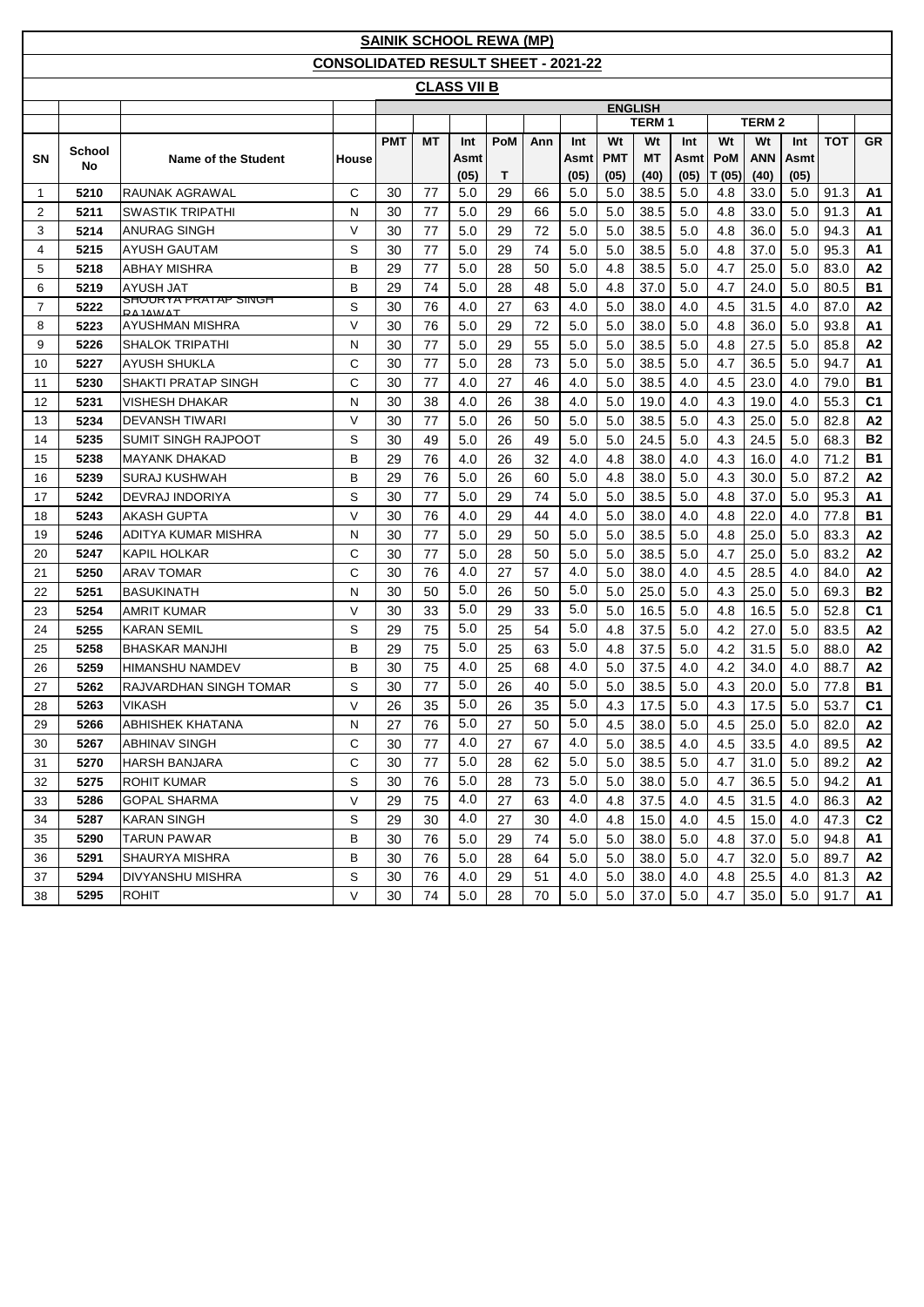|                |              |                                              | CO         |               |            |            |          |            |            |              |            |            |              |            |              |                |
|----------------|--------------|----------------------------------------------|------------|---------------|------------|------------|----------|------------|------------|--------------|------------|------------|--------------|------------|--------------|----------------|
|                |              |                                              |            |               |            |            |          |            |            |              |            |            |              |            |              |                |
|                |              |                                              |            |               |            |            |          |            |            | <b>HINDI</b> |            |            |              |            |              |                |
|                |              |                                              |            |               |            |            |          |            |            | TERM 1       |            |            | <b>TERM2</b> |            |              |                |
|                | School       |                                              | <b>PMT</b> | МT            | Int        | <b>PoM</b> | Ann      | Int        | Wt         | Wt           | Int        | Wt         | Wt           | Int        | <b>TOT</b>   | <b>GR</b>      |
| SN             | No           | <b>Name of the Student</b>                   |            |               | Asmt       |            |          | Asmt       | <b>PMT</b> | МT           | Asmt       | PoM        | ANN          | Asmt       |              |                |
|                |              |                                              |            |               | (05)       | Т          |          | (05)       | (05)       | (40)         | (05)       | T (05)     | (40)         | (05)       |              |                |
| 1              | 5210         | RAUNAK AGRAWAL                               | 28         | 74            | 5.0        | 30         | 75       | 5.0        | 4.7        | 37.0         | 5.0        | 5.0        | 37.5         | 5.0        | 94.2         | A1             |
| $\overline{2}$ | 5211         | SWASTIK TRIPATHI                             | 28         | 77            | 5.0        | 30         | 69       | 5.0        | 4.7        | 38.5         | 5.0        | 5.0        | 34.5         | 5.0        | 92.7         | A1             |
| 3              | 5214         | ANURAG SINGH                                 | 26         | 71            | 5.0        | 29         | 73       | 5.0        | 4.3        | 35.5         | 5.0        | 4.8        | 36.5         | 5.0        | 91.2         | A1             |
| 4              | 5215         | AYUSH GAUTAM                                 | 20         | 72            | 5.0        | 28         | 69       | 5.0        | 3.3        | 36.0         | 5.0        | 4.7        | 34.5         | 5.0        | 88.5         | A <sub>2</sub> |
| 5              | 5218         | ABHAY MISHRA                                 | 15         | 62<br>78      | 5.0        | 26<br>30   | 59       | 5.0        | 2.5        | 31.0         | 5.0        | 4.3        | 29.5         | 5.0        | 77.3         | <b>B1</b>      |
| 6              | 5219         | AYUSH JAT<br><u>SHUURTA PRATAP SINGH</u>     | 26         |               | 5.0        |            | 62       | 5.0        | 4.3        | 39.0         | 5.0        | 5.0        | 31.0         | 5.0        | 89.3         | A2             |
| $\overline{7}$ | 5222         | RΔ ΙΔΜΙΔΤ                                    | 26         | 73            | 4.0        | 30         | 70       | 4.0        | 4.3        | 36.5         | 4.0        | 5.0        | 35.0         | 4.0        | 88.8         | A2             |
| 8              | 5223         | AYUSHMAN MISHRA                              | 26         | 75            | 5.0        | 30         | 73       | 5.0        | 4.3        | 37.5         | 5.0        | 5.0        | 36.5         | 5.0        | 93.3         | Α1             |
| 9              | 5226         | SHALOK TRIPATHI                              | 26         | 76            | 5.0        | 30         | 67       | 5.0        | 4.3        | 38.0         | 5.0        | 5.0        | 33.5         | 5.0        | 90.8         | A1             |
| 10             | 5227         | AYUSH SHUKLA                                 | 25         | 69            | 5.0        | 30         | 72       | 5.0        | 4.2        | 34.5         | 5.0        | 5.0        | 36.0         | 5.0        | 89.7         | A2             |
| 11             | 5230         | SHAKTI PRATAP SINGH                          | 24         | 69<br>55      | 4.0        | 29<br>21   | 50       | 4.0        | 4.0        | 34.5         | 4.0        | 4.8        | 25.0         | 4.0        | 76.3         | B1             |
| 12             | 5231         | VISHESH DHAKAR                               | 18<br>22   |               | 4.0        |            | 55<br>57 | 4.0        | 3.0<br>3.7 | 27.5         | 4.0        | 3.5        | 27.5         | 4.0        | 69.5         | <b>B2</b>      |
| 13             | 5234         | <b>DEVANSH TIWARI</b><br>SUMIT SINGH RAJPOOT | 30         | 71<br>71      | 5.0        | 26         |          | 5.0        | 5.0        | 35.5<br>35.5 | 5.0        | 4.3<br>5.0 | 28.5<br>31.5 | 5.0        | 82.0         | А2<br>А2       |
| 14             | 5235         |                                              |            |               | 5.0        | 30         | 63       | 5.0        |            |              | 5.0        |            |              | 5.0        | 87.0         |                |
| 15             | 5238         | MAYANK DHAKAD                                | 26<br>28   | 66<br>68      | 4.0<br>5.0 | 28<br>25   | 73<br>64 | 4.0<br>5.0 | 4.3<br>4.7 | 33.0<br>34.0 | 4.0<br>5.0 | 4.7<br>4.2 | 36.5<br>32.0 | 4.0<br>5.0 | 86.5<br>84.8 | А2<br>А2       |
| 16<br>17       | 5239<br>5242 | SURAJ KUSHWAH<br>DEVRAJ INDORIYA             | 27         | 73            | 5.0        | 27         | 74       | 5.0        | 4.5        | 36.5         | 5.0        | 4.5        | 37.0         | 5.0        | 92.5         | A1             |
| 18             | 5243         | AKASH GUPTA                                  | 19         | 54            | 4.0        | 19         | 46       | 4.0        | 3.2        | 27.0         | 4.0        | 3.2        | 23.0         | 4.0        | 64.3         | <b>B2</b>      |
| 19             | 5246         | ADITYA KUMAR MISHRA                          | 22         | 61            | 5.0        | 29         | 61       | 5.0        | 3.7        | 30.5         | 5.0        | 4.8        | 30.5         | 5.0        | 79.5         | <b>B1</b>      |
| 20             | 5247         | KAPIL HOLKAR                                 | 26         | 67            | 5.0        | 26         | 62       | 5.0        | 4.3        | 33.5         | 5.0        | 4.3        | 31.0         | 5.0        | 83.2         | A2             |
| 21             | 5250         | ARAV TOMAR                                   | 27         | 75            | 4.0        | 30         | 71       | 4.0        | 4.5        | 37.5         | 4.0        | 5.0        | 35.5         | 4.0        | 90.5         | A2             |
| 22             | 5251         | BASUKINATH                                   | 29         | 77            | 5.0        | 30         | 73       | 5.0        | 4.8        | 38.5         | 5.0        | 5.0        | 36.5         | 5.0        | 94.8         | A1             |
| 23             | 5254         | AMRIT KUMAR                                  | 22         | 70            | 5.0        | 29         | 65       | 5.0        | 3.7        | 35.0         | 5.0        | 4.8        | 32.5         | 5.0        | 86.0         | A2             |
| 24             | 5255         | KARAN SEMIL                                  | 25         | 70            | 5.0        | 29         | 64       | 5.0        | 4.2        | 35.0         | 5.0        | 4.8        | 32.0         | 5.0        | 86.0         | А2             |
| 25             | 5258         | BHASKAR MANJHI                               | 28         | 73            | 5.0        | 29         | 65       | 5.0        | 4.7        | 36.5         | 5.0        | 4.8        | 32.5         | 5.0        | 88.5         | A2             |
| 26             | 5259         | HIMANSHU NAMDEV                              | 24         | 70            | 4.0        | 30         | 73       | 4.0        | 4.0        | 35.0         | 4.0        | 5.0        | 36.5         | 4.0        | 88.5         | A2             |
| 27             | 5262         | RAJVARDHAN SINGH TOMAR                       | 24         | 62            | 5.0        | 29         | 60       | 5.0        | 4.0        | 31.0         | 5.0        | 4.8        | 30.0         | 5.0        | 79.8         | <b>B1</b>      |
| 28             | 5263         | VIKASH                                       | 24         | 60            | 5.0        | 24         | 60       | 5.0        | 4.0        | 30.0         | 5.0        | 4.0        | 30.0         | 5.0        | 78.0         | <b>B1</b>      |
| 29             | 5266         | <b>ABHISHEK KHATANA</b>                      | 23         | $\mathbf{71}$ | 5.0        | 25         | 54       | 5.0        | $3.8\,$    | 35.5         | $5.0$      | 4.2        | 27.0         | $5.0\,$    | 80.5         | <b>B1</b>      |
| 30             | 5267         | ABHINAV SINGH                                | 26         | 61            | 4.0        | 28         | 69       | 4.0        | 4.3        | 30.5         | 4.0        | 4.7        | 34.5         | 4.0        | 82.0         | А2             |
| 31             | 5270         | HARSH BANJARA                                | 27         | 73            | 5.0        | 30         | 67       | 5.0        | 4.5        | 36.5         | 5.0        | 5.0        | 33.5         | 5.0        | 89.5         | А2             |
| 32             | 5275         | ROHIT KUMAR                                  | 29         | 75            | 5.0        | 30         | 77       | 5.0        | 4.8        | 37.5         | 5.0        | 5.0        | 38.5         | 5.0        | 95.8         | А1             |
| 33             | 5286         | GOPAL SHARMA                                 | 27         | 73            | 4.0        | 28         | 55       | 4.0        | 4.5        | 36.5         | 4.0        | 4.7        | 27.5         | 4.0        | 81.2         | A2             |
| 34             | 5287         | KARAN SINGH                                  | 24         | 50            | 4.0        | 24         | 47       | 4.0        | 4.0        | 25.0         | 4.0        | 4.0        | 23.5         | 4.0        | 64.5         | <b>B2</b>      |
| 35             | 5290         | TARUN PAWAR                                  | 28         | 77            | 5.0        | 30         | 68       | 5.0        | 4.7        | 38.5         | 5.0        | 5.0        | 34.0         | 5.0        | 92.2         | A1             |
| 36             | 5291         | SHAURYA MISHRA                               | 29         | 73            | 5.0        | 29         | 62       | 5.0        | 4.8        | 36.5         | 5.0        | 4.8        | 31.0         | 5.0        | 87.2         | A2             |
| 37             | 5294         | DIVYANSHU MISHRA                             | 26         | 69            | 4.0        | 26         | 51       | 4.0        | 4.3        | 34.5         | 4.0        | 4.3        | 25.5         | 4.0        | 76.7         | B1             |
| 38             | 5295         | <b>ROHIT</b>                                 | 27         | 73            | 5.0        | 27         | 73       | 5.0        | 4.5        | 36.5         | 5.0        | 4.5        | 36.5         | 5.0        | 92.0         | A1.            |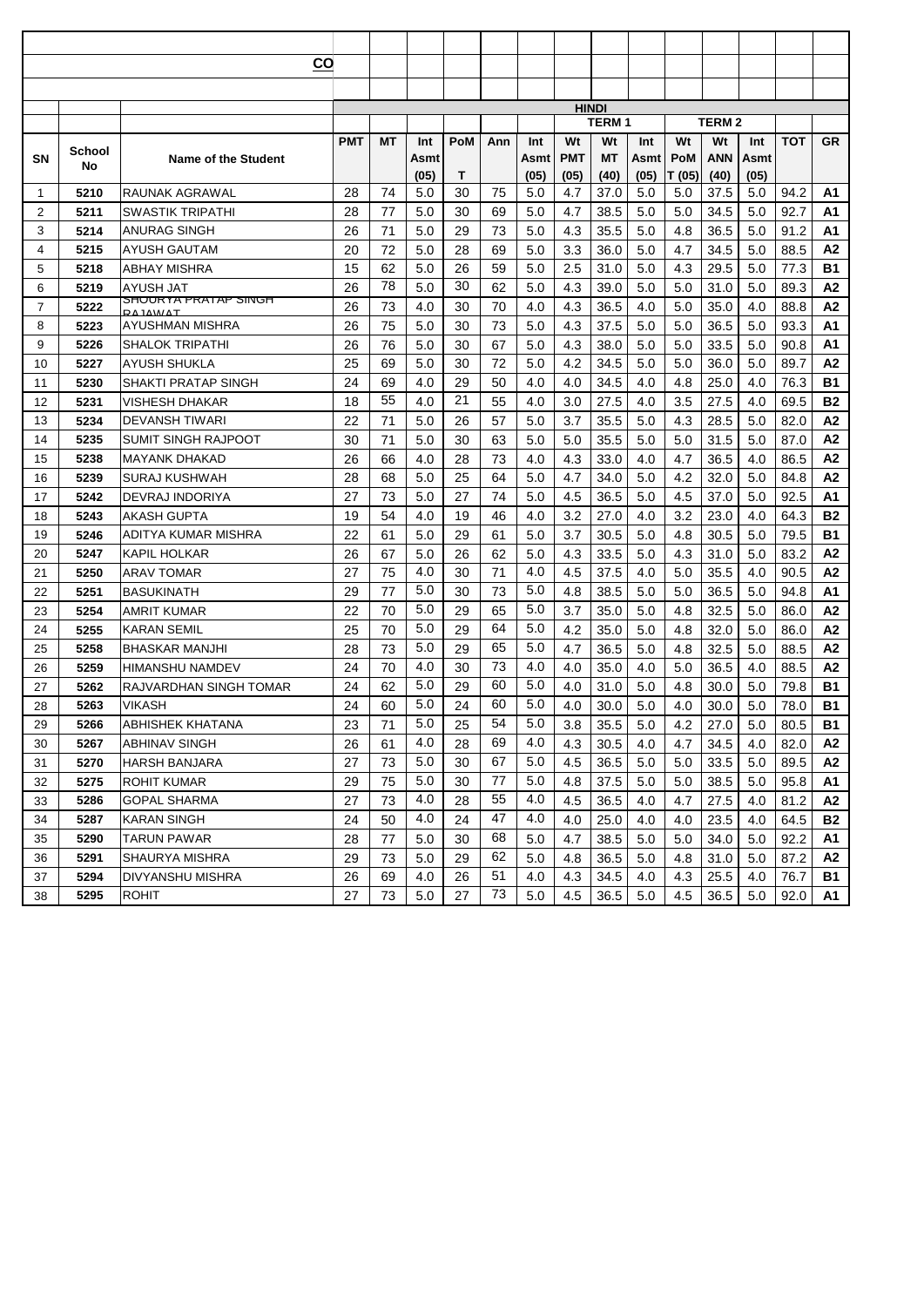|                |        |                                        | CO         |    |      |            |     |      |                 |              |      |        |              |      |            |                |
|----------------|--------|----------------------------------------|------------|----|------|------------|-----|------|-----------------|--------------|------|--------|--------------|------|------------|----------------|
|                |        |                                        |            |    |      |            |     |      |                 |              |      |        |              |      |            |                |
|                |        |                                        |            |    |      |            |     |      |                 |              |      |        |              |      |            |                |
|                |        |                                        |            |    |      |            |     |      | <b>SANSKRIT</b> | <b>TERM1</b> |      |        | <b>TERM2</b> |      |            |                |
|                |        |                                        | <b>PMT</b> | МT | Int  | <b>PoM</b> | Ann | Int  | Wt              | Wt           | Int  | Wt     | Wt           | Int  | <b>TOT</b> | <b>GR</b>      |
| SΝ             | School | <b>Name of the Student</b>             |            |    | Asmt |            |     | Asmt | <b>PMT</b>      | МT           | Asmt | PoM    | ANN          | Asmt |            |                |
|                | No     |                                        |            |    | (05) | Т          |     | (05) | (05)            | (40)         | (05) | T (05) | (40)         | (05) |            |                |
| 1              | 5210   | RAUNAK AGRAWAL                         | 29         | 73 | 5.0  | 22         | 72  | 5.0  | 4.8             | 36.5         | 5.0  | 3.7    | 36.0         | 5.0  | 91.0       | A1             |
| $\overline{2}$ | 5211   | SWASTIK TRIPATHI                       | 30         | 78 | 5.0  | 27         | 62  | 5.0  | 5.0             | 39.0         | 5.0  | 4.5    | 31.0         | 5.0  | 89.5       | А2             |
| 3              | 5214   | ANURAG SINGH                           | 30         | 79 | 5.0  | 29         | 62  | 5.0  | 5.0             | 39.5         | 5.0  | 4.8    | 31.0         | 5.0  | 90.3       | A <sub>2</sub> |
| 4              | 5215   | AYUSH GAUTAM                           | 23         | 72 | 5.0  | 30         | 79  | 5.0  | 3.8             | 36.0         | 5.0  | 5.0    | 39.5         | 5.0  | 94.3       | A <sub>1</sub> |
| 5              | 5218   | ABHAY MISHRA                           | 13         | 55 | 5.0  | 22         | 55  | 5.0  | 2.2             | 27.5         | 5.0  | 3.7    | 27.5         | 5.0  | 70.8       | <b>B1</b>      |
| 6              | 5219   | AYUSH JAT                              | 23         | 70 | 5.0  | 25         | 52  | 5.0  | 3.8             | 35.0         | 5.0  | 4.2    | 26.0         | 5.0  | 79.0       | <b>B1</b>      |
| $\overline{7}$ | 5222   | <u>SHUURTA PRATAP SINGH</u><br>RAIAMAT | 22         | 75 | 4.0  | 30         | 44  | 4.0  | 3.7             | 37.5         | 4.0  | 5.0    | 22.0         | 4.0  | 76.2       | <b>B1</b>      |
| 8              | 5223   | AYUSHMAN MISHRA                        | 30         | 79 | 5.0  | 30         | 77  | 5.0  | 5.0             | 39.5         | 5.0  | 5.0    | 38.5         | 5.0  | 98.0       | Α1             |
| 9              | 5226   | SHALOK TRIPATHI                        | 27         | 72 | 5.0  | 29         | 55  | 5.0  | 4.5             | 36.0         | 5.0  | 4.8    | 27.5         | 5.0  | 82.8       | Α2             |
| 10             | 5227   | AYUSH SHUKLA                           | 30         | 78 | 5.0  | 29         | 70  | 5.0  | 5.0             | 39.0         | 5.0  | 4.8    | 35.0         | 5.0  | 93.8       | A1             |
| 11             | 5230   | SHAKTI PRATAP SINGH                    | 28         | 69 | 4.0  | 24         | 32  | 4.0  | 4.7             | 34.5         | 4.0  | 4.0    | 16.0         | 4.0  | 67.2       | <b>B2</b>      |
| 12             | 5231   | VISHESH DHAKAR                         | 16         | 37 | 4.0  | 21         | 54  | 4.0  | 2.7             | 18.5         | 4.0  | 3.5    | 27.0         | 4.0  | 59.7       | C1             |
| 13             | 5234   | DEVANSH TIWARI                         | 25         | 64 | 5.0  | 28         | 52  | 5.0  | 4.2             | 32.0         | 5.0  | 4.7    | 26.0         | 5.0  | 76.8       | <b>B1</b>      |
| 14             | 5235   | SUMIT SINGH RAJPOOT                    | 25         | 68 | 5.0  | 27         | 38  | 5.0  | 4.2             | 34.0         | 5.0  | 4.5    | 19.0         | 5.0  | 71.7       | <b>B1</b>      |
| 15             | 5238   | <b>MAYANK DHAKAD</b>                   | 20         | 47 | 4.0  | 26         | 36  | 4.0  | 3.3             | 23.5         | 4.0  | 4.3    | 18.0         | 4.0  | 57.2       | C <sub>1</sub> |
| 16             | 5239   | SURAJ KUSHWAH                          | 30         | 70 | 5.0  | 29         | 54  | 5.0  | 5.0             | 35.0         | 5.0  | 4.8    | 27.0         | 5.0  | 81.8       | A2             |
| 17             | 5242   | DEVRAJ INDORIYA                        | 25         | 76 | 5.0  | 29         | 64  | 5.0  | 4.2             | 38.0         | 5.0  | 4.8    | 32.0         | 5.0  | 89.0       | A2             |
| 18             | 5243   | AKASH GUPTA                            | 17         | 52 | 4.0  | 22         | 35  | 4.0  | 2.8             | 26.0         | 4.0  | 3.7    | 17.5         | 4.0  | 58.0       | C1             |
| 19             | 5246   | ADITYA KUMAR MISHRA                    | 22         | 30 | 5.0  | 27         | 49  | 5.0  | 3.7             | 15.0         | 5.0  | 4.5    | 24.5         | 5.0  | 57.7       | C <sub>1</sub> |
| 20             | 5247   | KAPIL HOLKAR                           | 26         | 56 | 5.0  | 27         | 43  | 5.0  | 4.3             | 28.0         | 5.0  | 4.5    | 21.5         | 5.0  | 68.3       | <b>B2</b>      |
| 21             | 5250   | ARAV TOMAR                             | 24         | 69 | 4.0  | 30         | 56  | 4.0  | 4.0             | 34.5         | 4.0  | 5.0    | 28.0         | 4.0  | 79.5       | <b>B1</b>      |
| 22             | 5251   | BASUKINATH                             | 30         | 79 | 5.0  | 23         | 69  | 5.0  | 5.0             | 39.5         | 5.0  | 3.8    | 34.5         | 5.0  | 92.8       | A1             |
| 23             | 5254   | AMRIT KUMAR                            | 24         | 71 | 5.0  | 24         | 53  | 5.0  | 4.0             | 35.5         | 5.0  | 4.0    | 26.5         | 5.0  | 80.0       | <b>B1</b>      |
| 24             | 5255   | KARAN SEMIL                            | 22         | 63 | 5.0  | 29         | 44  | 5.0  | 3.7             | 31.5         | 5.0  | 4.8    | 22.0         | 5.0  | 72.0       | <b>B1</b>      |
| 25             | 5258   | <b>BHASKAR MANJHI</b>                  | 24         | 73 | 5.0  | 27         | 58  | 5.0  | 4.0             | 36.5         | 5.0  | 4.5    | 29.0         | 5.0  | 84.0       | A2             |
| 26             | 5259   | HIMANSHU NAMDEV                        | 28         | 71 | 4.0  | 30         | 60  | 4.0  | 4.7             | 35.5         | 4.0  | 5.0    | 30.0         | 4.0  | 83.2       | A2             |
| 27             | 5262   | RAJVARDHAN SINGH TOMAR                 | 28         | 51 | 5.0  | 28         | 44  | 5.0  | 4.7             | 25.5         | 5.0  | 4.7    | 22.0         | 5.0  | 66.8       | <b>B2</b>      |
| 28             | 5263   | VIKASH                                 | 25         | 45 | 5.0  | 25         | 45  | 5.0  | 4.2             | 22.5         | 5.0  | 4.2    | 22.5         | 5.0  | 63.3       | <b>B2</b>      |
| 29             | 5266   | <b>ABHISHEK KHATANA</b>                | 19         | 53 | 5.0  | 26         | 30  | 5.0  | 3.2             | 26.5         | 5.0  | 4.3    | 15.0         | 5.0  | 59.0       | C <sub>1</sub> |
| 30             | 5267   | ABHINAV SINGH                          | 28         | 77 | 4.0  | 30         | 75  | 4.0  | 4.7             | 38.5         | 4.0  | 5.0    | 37.5         | 4.0  | 93.7       | А1             |
| 31             | 5270   | HARSH BANJARA                          | 21         | 72 | 5.0  | 30         | 56  | 5.0  | 3.5             | 36.0         | 5.0  | 5.0    | 28.0         | 5.0  | 82.5       | A2             |
| 32             | 5275   | ROHIT KUMAR                            | 29         | 78 | 5.0  | 30         | 76  | 5.0  | 4.8             | 39.0         | 5.0  | 5.0    | 38.0         | 5.0  | 96.8       | А1             |
| 33             | 5286   | GOPAL SHARMA                           | 26         | 59 | 4.0  | 22         | 43  | 4.0  | 4.3             | 29.5         | 4.0  | 3.7    | 21.5         | 4.0  | 67.0       | <b>B2</b>      |
| 34             | 5287   | KARAN SINGH                            | 21         | 26 | 4.0  | 23         | 26  | 4.0  | 3.5             | 13.0         | 4.0  | 3.8    | 13.0         | 4.0  | 41.3       | C <sub>2</sub> |
| 35             | 5290   | TARUN PAWAR                            | 29         | 71 | 5.0  | 30         | 57  | 5.0  | 4.8             | 35.5         | 5.0  | 5.0    | 28.5         | 5.0  | 83.8       | A2             |
| 36             | 5291   | SHAURYA MISHRA                         | 28         | 75 | 5.0  | 28         | 67  | 5.0  | 4.7             | 37.5         | 5.0  | 4.7    | 33.5         | 5.0  | 90.3       | А2             |
| 37             | 5294   | DIVYANSHU MISHRA                       | 17         | 50 | 4.0  | 24         | 48  | 4.0  | 2.8             | 25.0         | 4.0  | 4.0    | 24.0         | 4.0  | 63.8       | <b>B2</b>      |
| 38             | 5295   | <b>ROHIT</b>                           | 29         | 77 | 5.0  | 30         | 72  | 5.0  | 4.8             | 38.5         | 5.0  | 5.0    | 36.0         | 5.0  | 94.3       | A1.            |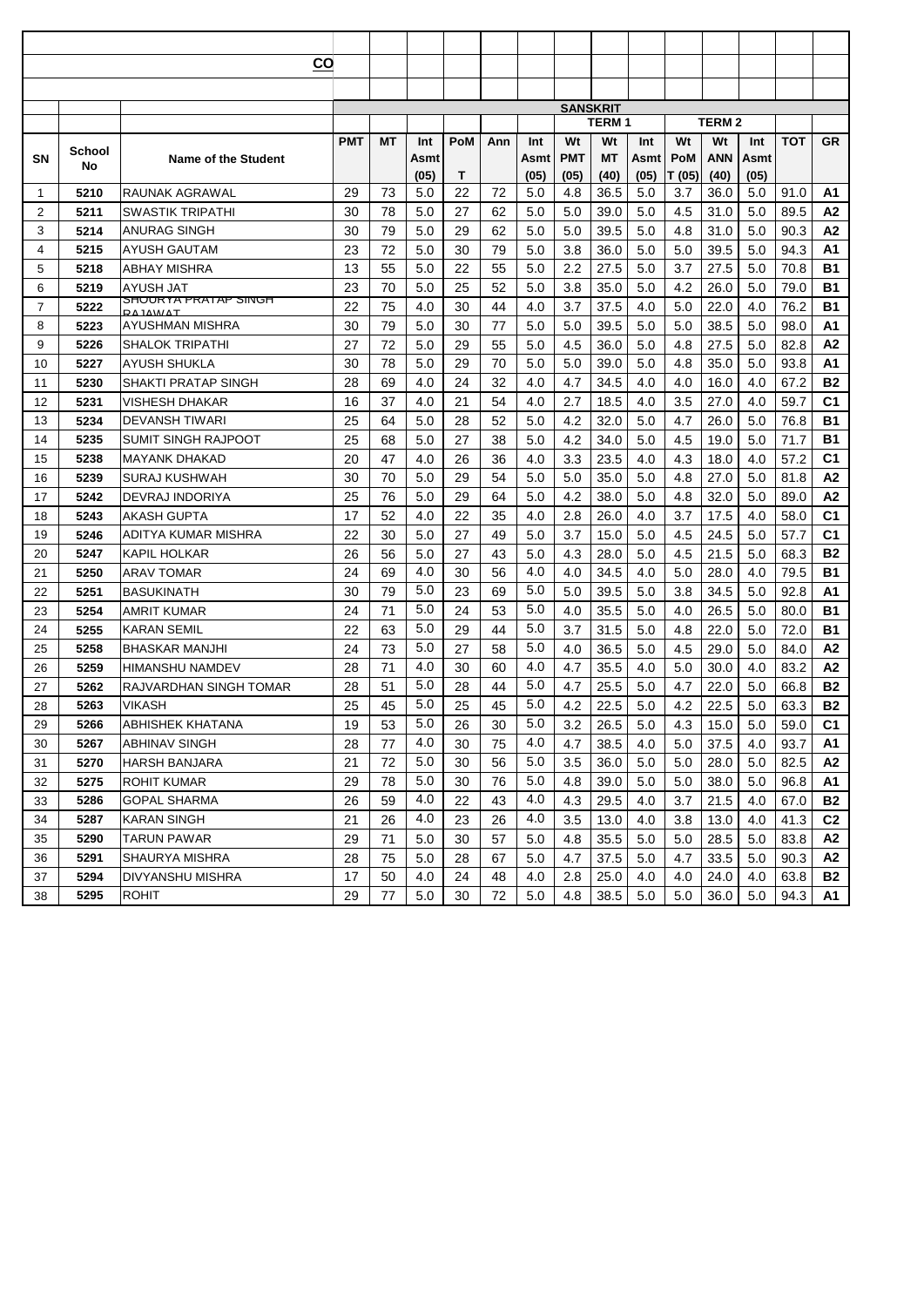| $\overline{\mathbf{c}}$<br><b>MATHEMATICS</b><br><b>TERM1</b><br><b>TERM2</b><br><b>PMT</b><br>Wt<br>Wt<br>Wt<br>Wt<br>МT<br><b>PoM</b><br>Int<br><b>TOT</b><br>Int<br>Ann<br>Int<br>Int<br>School<br>SΝ<br>Name of the Student<br><b>PMT</b><br>МT<br>PoM<br>ANN<br>Asmt<br>Asmt<br>Asmtl<br>Asmt<br>No<br>(05)<br>Т<br>(05)<br>(05)<br>(40)<br>(05)<br>T (05)<br>(40)<br>(05)<br>27<br>74<br>24<br>54<br>4.5<br>37.0<br>27.0<br>80.5<br>5210<br>RAUNAK AGRAWAL<br>4.0<br>4.0<br>4.0<br>4.0<br>4.0<br>1<br>$\overline{2}$<br><b>SWASTIK TRIPATHI</b><br>26<br>76<br>5.0<br>29<br>53<br>5.0<br>4.3<br>26.5<br>5.0<br>83.7<br>5211<br>38.0<br>5.0<br>4.8<br>3<br>23<br>74<br>27<br>61<br>3.8<br>4.5<br>83.8<br>5214<br>ANURAG SINGH<br>4.0<br>4.0<br>37.0<br>4.0<br>30.5<br>4.0<br>76<br>20<br>4.0<br>30<br>65<br>4.0<br>3.3<br>38.0<br>4.0<br>5.0<br>32.5<br>4.0<br>86.8<br>4<br>5215<br>AYUSH GAUTAM<br>5<br>ABHAY MISHRA<br>22<br>36<br>3.7<br>34.5<br>68.5<br>5218<br>69<br>4.0<br>26<br>4.0<br>4.0<br>4.3<br>18.0<br>4.0<br>6<br>5219<br>9<br>71<br>25<br>4.2<br>70.7<br>AYUSH JAT<br>4.0<br>41<br>5.0<br>1.5<br>35.5<br>4.0<br>20.5<br>5.0<br>SHUURTA PRATAP SINGH<br>19<br>73<br>34<br>$\overline{7}$<br>4.0<br>26<br>4.0<br>3.2<br>36.5<br>4.0<br>4.3<br>17.0<br>4.0<br>69.0<br>5222<br>RΔ ΙΔΜΙΔ <b>Τ</b><br>26<br>78<br>8<br>AYUSHMAN MISHRA<br>68<br>29<br>4.3<br>34.0<br>90.2<br>5223<br>4.0<br>4.0<br>4.0<br>4.8<br>39.0<br>4.0<br>24<br>73<br>9<br>5226<br>SHALOK TRIPATHI<br>4.0<br>29<br>57<br>4.0<br>4.0<br>36.5<br>4.0<br>4.8<br>28.5<br>4.0<br>81.8<br>73<br>5227<br>24<br>4.0<br>27<br>69<br>4.0<br>4.0<br>36.5<br>4.0<br>4.5<br>34.5<br>4.0<br>87.5<br>10<br>AYUSH SHUKLA<br>35<br>35.0<br>11<br>5230<br>SHAKTI PRATAP SINGH<br>16<br>70<br>4.0<br>30<br>4.0<br>2.7<br>4.0<br>5.0<br>17.5<br>4.0<br>68.2<br>12<br>5231<br>47<br>15<br>12<br>23.5<br>2.5<br>5.0<br>41.7<br>VISHESH DHAKAR<br>4<br>4.0<br>5.0<br>0.7<br>4.0<br>6.0<br>21<br>70<br>4.0<br>25<br>35<br>4.0<br>3.5<br>35.0<br>4.0<br>4.2<br>17.5<br>4.0<br>68.2<br>13<br>5234<br>DEVANSH TIWARI<br>SUMIT SINGH RAJPOOT<br>12<br>54<br>4.0<br>16<br>4.0<br>2.0<br>27.0<br>4.0<br>4.7<br>8.0<br>4.0<br>49.7<br>14<br>5235<br>28<br>24<br>53.7<br>15<br>5238<br><b>MAYANK DHAKAD</b><br>12<br>56<br>4.0<br>22<br>4.0<br>2.0<br>28.0<br>4.0<br>3.7<br>12.0<br>4.0<br>57<br>59.8<br>5239<br><b>SURAJ KUSHWAH</b><br>14<br>4.0<br>27<br>33<br>4.0<br>2.3<br>28.5<br>4.0<br>4.5<br>16.5<br>4.0<br>16<br>57<br>2.8<br>28.5<br>74.8<br>17<br>5242<br>DEVRAJ INDORIYA<br>17<br>4.0<br>27<br>60<br>5.0<br>4.0<br>4.5<br>30.0<br>5.0<br>5243<br><b>AKASH GUPTA</b><br>8<br>12<br>1.3<br>4.0<br>42.3<br>18<br>38<br>4.0<br>24<br>4.0<br>19.0<br>4.0<br>2.0<br>12.0<br>8<br>21<br>27<br>1.3<br>3.5<br>13.5<br>54.3<br>56<br>4.0<br>4.0<br>28.0<br>4.0<br>4.0<br>19<br>5246<br>ADITYA KUMAR MISHRA<br>54<br>21<br>52.0<br>20<br>KAPIL HOLKAR<br>14<br>4.0<br>19<br>5.0<br>2.3<br>27.0<br>4.0<br>3.2<br>10.5<br>5.0<br>5247<br>4.0<br>4.0<br>72<br>24<br>2.3<br>62.3<br>21<br>5250<br>ARAV TOMAR<br>14<br>24<br>36.0<br>4.0<br>4.0<br>12.0<br>4.0<br>4.0<br>4.0<br>71<br>32<br>3.2<br>5251<br>19<br>26<br>35.5<br>4.0<br>4.3<br>16.0<br>4.0<br>67.0<br>22<br><b>BASUKINATH</b><br>5.0<br>4.0<br>63<br>4<br>2.7<br>31.5<br>2.3<br>2.0<br>5.0<br>47.5<br>23<br>5254<br>AMRIT KUMAR<br>16<br>14<br>4.0<br>4.0<br>4.0<br>15<br>43<br>2.5<br>55.8<br>5255<br>41<br>20<br>20.5<br>4.0<br>3.3<br>21.5<br>4.0<br>24<br><b>KARAN SEMIL</b><br>4.0<br>4.0<br>5258<br>29<br>54<br>2.3<br>4.0<br>27.0<br>4.0<br>70.2<br>25<br><b>BHASKAR MANJHI</b><br>14<br>56<br>28.0<br>4.8 | GR<br><b>B1</b><br>A2<br>A2<br>A2<br><b>B2</b><br><b>B1</b><br><b>B2</b><br>A <sub>2</sub><br>A2<br>А2<br><b>B2</b><br>C <sub>2</sub><br><b>B2</b> |
|----------------------------------------------------------------------------------------------------------------------------------------------------------------------------------------------------------------------------------------------------------------------------------------------------------------------------------------------------------------------------------------------------------------------------------------------------------------------------------------------------------------------------------------------------------------------------------------------------------------------------------------------------------------------------------------------------------------------------------------------------------------------------------------------------------------------------------------------------------------------------------------------------------------------------------------------------------------------------------------------------------------------------------------------------------------------------------------------------------------------------------------------------------------------------------------------------------------------------------------------------------------------------------------------------------------------------------------------------------------------------------------------------------------------------------------------------------------------------------------------------------------------------------------------------------------------------------------------------------------------------------------------------------------------------------------------------------------------------------------------------------------------------------------------------------------------------------------------------------------------------------------------------------------------------------------------------------------------------------------------------------------------------------------------------------------------------------------------------------------------------------------------------------------------------------------------------------------------------------------------------------------------------------------------------------------------------------------------------------------------------------------------------------------------------------------------------------------------------------------------------------------------------------------------------------------------------------------------------------------------------------------------------------------------------------------------------------------------------------------------------------------------------------------------------------------------------------------------------------------------------------------------------------------------------------------------------------------------------------------------------------------------------------------------------------------------------------------------------------------------------------------------------------------------------------------------------------------------------------------------------------------------------------------------------------------------------------------------------------------------------------------------------------------------------------------------------------------------------------------------------------------------------------------------------------------------------------------------------------------------------------|----------------------------------------------------------------------------------------------------------------------------------------------------|
|                                                                                                                                                                                                                                                                                                                                                                                                                                                                                                                                                                                                                                                                                                                                                                                                                                                                                                                                                                                                                                                                                                                                                                                                                                                                                                                                                                                                                                                                                                                                                                                                                                                                                                                                                                                                                                                                                                                                                                                                                                                                                                                                                                                                                                                                                                                                                                                                                                                                                                                                                                                                                                                                                                                                                                                                                                                                                                                                                                                                                                                                                                                                                                                                                                                                                                                                                                                                                                                                                                                                                                                                                                  |                                                                                                                                                    |
|                                                                                                                                                                                                                                                                                                                                                                                                                                                                                                                                                                                                                                                                                                                                                                                                                                                                                                                                                                                                                                                                                                                                                                                                                                                                                                                                                                                                                                                                                                                                                                                                                                                                                                                                                                                                                                                                                                                                                                                                                                                                                                                                                                                                                                                                                                                                                                                                                                                                                                                                                                                                                                                                                                                                                                                                                                                                                                                                                                                                                                                                                                                                                                                                                                                                                                                                                                                                                                                                                                                                                                                                                                  |                                                                                                                                                    |
|                                                                                                                                                                                                                                                                                                                                                                                                                                                                                                                                                                                                                                                                                                                                                                                                                                                                                                                                                                                                                                                                                                                                                                                                                                                                                                                                                                                                                                                                                                                                                                                                                                                                                                                                                                                                                                                                                                                                                                                                                                                                                                                                                                                                                                                                                                                                                                                                                                                                                                                                                                                                                                                                                                                                                                                                                                                                                                                                                                                                                                                                                                                                                                                                                                                                                                                                                                                                                                                                                                                                                                                                                                  |                                                                                                                                                    |
|                                                                                                                                                                                                                                                                                                                                                                                                                                                                                                                                                                                                                                                                                                                                                                                                                                                                                                                                                                                                                                                                                                                                                                                                                                                                                                                                                                                                                                                                                                                                                                                                                                                                                                                                                                                                                                                                                                                                                                                                                                                                                                                                                                                                                                                                                                                                                                                                                                                                                                                                                                                                                                                                                                                                                                                                                                                                                                                                                                                                                                                                                                                                                                                                                                                                                                                                                                                                                                                                                                                                                                                                                                  |                                                                                                                                                    |
|                                                                                                                                                                                                                                                                                                                                                                                                                                                                                                                                                                                                                                                                                                                                                                                                                                                                                                                                                                                                                                                                                                                                                                                                                                                                                                                                                                                                                                                                                                                                                                                                                                                                                                                                                                                                                                                                                                                                                                                                                                                                                                                                                                                                                                                                                                                                                                                                                                                                                                                                                                                                                                                                                                                                                                                                                                                                                                                                                                                                                                                                                                                                                                                                                                                                                                                                                                                                                                                                                                                                                                                                                                  |                                                                                                                                                    |
|                                                                                                                                                                                                                                                                                                                                                                                                                                                                                                                                                                                                                                                                                                                                                                                                                                                                                                                                                                                                                                                                                                                                                                                                                                                                                                                                                                                                                                                                                                                                                                                                                                                                                                                                                                                                                                                                                                                                                                                                                                                                                                                                                                                                                                                                                                                                                                                                                                                                                                                                                                                                                                                                                                                                                                                                                                                                                                                                                                                                                                                                                                                                                                                                                                                                                                                                                                                                                                                                                                                                                                                                                                  |                                                                                                                                                    |
|                                                                                                                                                                                                                                                                                                                                                                                                                                                                                                                                                                                                                                                                                                                                                                                                                                                                                                                                                                                                                                                                                                                                                                                                                                                                                                                                                                                                                                                                                                                                                                                                                                                                                                                                                                                                                                                                                                                                                                                                                                                                                                                                                                                                                                                                                                                                                                                                                                                                                                                                                                                                                                                                                                                                                                                                                                                                                                                                                                                                                                                                                                                                                                                                                                                                                                                                                                                                                                                                                                                                                                                                                                  |                                                                                                                                                    |
|                                                                                                                                                                                                                                                                                                                                                                                                                                                                                                                                                                                                                                                                                                                                                                                                                                                                                                                                                                                                                                                                                                                                                                                                                                                                                                                                                                                                                                                                                                                                                                                                                                                                                                                                                                                                                                                                                                                                                                                                                                                                                                                                                                                                                                                                                                                                                                                                                                                                                                                                                                                                                                                                                                                                                                                                                                                                                                                                                                                                                                                                                                                                                                                                                                                                                                                                                                                                                                                                                                                                                                                                                                  |                                                                                                                                                    |
|                                                                                                                                                                                                                                                                                                                                                                                                                                                                                                                                                                                                                                                                                                                                                                                                                                                                                                                                                                                                                                                                                                                                                                                                                                                                                                                                                                                                                                                                                                                                                                                                                                                                                                                                                                                                                                                                                                                                                                                                                                                                                                                                                                                                                                                                                                                                                                                                                                                                                                                                                                                                                                                                                                                                                                                                                                                                                                                                                                                                                                                                                                                                                                                                                                                                                                                                                                                                                                                                                                                                                                                                                                  |                                                                                                                                                    |
|                                                                                                                                                                                                                                                                                                                                                                                                                                                                                                                                                                                                                                                                                                                                                                                                                                                                                                                                                                                                                                                                                                                                                                                                                                                                                                                                                                                                                                                                                                                                                                                                                                                                                                                                                                                                                                                                                                                                                                                                                                                                                                                                                                                                                                                                                                                                                                                                                                                                                                                                                                                                                                                                                                                                                                                                                                                                                                                                                                                                                                                                                                                                                                                                                                                                                                                                                                                                                                                                                                                                                                                                                                  |                                                                                                                                                    |
|                                                                                                                                                                                                                                                                                                                                                                                                                                                                                                                                                                                                                                                                                                                                                                                                                                                                                                                                                                                                                                                                                                                                                                                                                                                                                                                                                                                                                                                                                                                                                                                                                                                                                                                                                                                                                                                                                                                                                                                                                                                                                                                                                                                                                                                                                                                                                                                                                                                                                                                                                                                                                                                                                                                                                                                                                                                                                                                                                                                                                                                                                                                                                                                                                                                                                                                                                                                                                                                                                                                                                                                                                                  |                                                                                                                                                    |
|                                                                                                                                                                                                                                                                                                                                                                                                                                                                                                                                                                                                                                                                                                                                                                                                                                                                                                                                                                                                                                                                                                                                                                                                                                                                                                                                                                                                                                                                                                                                                                                                                                                                                                                                                                                                                                                                                                                                                                                                                                                                                                                                                                                                                                                                                                                                                                                                                                                                                                                                                                                                                                                                                                                                                                                                                                                                                                                                                                                                                                                                                                                                                                                                                                                                                                                                                                                                                                                                                                                                                                                                                                  |                                                                                                                                                    |
|                                                                                                                                                                                                                                                                                                                                                                                                                                                                                                                                                                                                                                                                                                                                                                                                                                                                                                                                                                                                                                                                                                                                                                                                                                                                                                                                                                                                                                                                                                                                                                                                                                                                                                                                                                                                                                                                                                                                                                                                                                                                                                                                                                                                                                                                                                                                                                                                                                                                                                                                                                                                                                                                                                                                                                                                                                                                                                                                                                                                                                                                                                                                                                                                                                                                                                                                                                                                                                                                                                                                                                                                                                  |                                                                                                                                                    |
|                                                                                                                                                                                                                                                                                                                                                                                                                                                                                                                                                                                                                                                                                                                                                                                                                                                                                                                                                                                                                                                                                                                                                                                                                                                                                                                                                                                                                                                                                                                                                                                                                                                                                                                                                                                                                                                                                                                                                                                                                                                                                                                                                                                                                                                                                                                                                                                                                                                                                                                                                                                                                                                                                                                                                                                                                                                                                                                                                                                                                                                                                                                                                                                                                                                                                                                                                                                                                                                                                                                                                                                                                                  |                                                                                                                                                    |
|                                                                                                                                                                                                                                                                                                                                                                                                                                                                                                                                                                                                                                                                                                                                                                                                                                                                                                                                                                                                                                                                                                                                                                                                                                                                                                                                                                                                                                                                                                                                                                                                                                                                                                                                                                                                                                                                                                                                                                                                                                                                                                                                                                                                                                                                                                                                                                                                                                                                                                                                                                                                                                                                                                                                                                                                                                                                                                                                                                                                                                                                                                                                                                                                                                                                                                                                                                                                                                                                                                                                                                                                                                  |                                                                                                                                                    |
|                                                                                                                                                                                                                                                                                                                                                                                                                                                                                                                                                                                                                                                                                                                                                                                                                                                                                                                                                                                                                                                                                                                                                                                                                                                                                                                                                                                                                                                                                                                                                                                                                                                                                                                                                                                                                                                                                                                                                                                                                                                                                                                                                                                                                                                                                                                                                                                                                                                                                                                                                                                                                                                                                                                                                                                                                                                                                                                                                                                                                                                                                                                                                                                                                                                                                                                                                                                                                                                                                                                                                                                                                                  |                                                                                                                                                    |
|                                                                                                                                                                                                                                                                                                                                                                                                                                                                                                                                                                                                                                                                                                                                                                                                                                                                                                                                                                                                                                                                                                                                                                                                                                                                                                                                                                                                                                                                                                                                                                                                                                                                                                                                                                                                                                                                                                                                                                                                                                                                                                                                                                                                                                                                                                                                                                                                                                                                                                                                                                                                                                                                                                                                                                                                                                                                                                                                                                                                                                                                                                                                                                                                                                                                                                                                                                                                                                                                                                                                                                                                                                  |                                                                                                                                                    |
|                                                                                                                                                                                                                                                                                                                                                                                                                                                                                                                                                                                                                                                                                                                                                                                                                                                                                                                                                                                                                                                                                                                                                                                                                                                                                                                                                                                                                                                                                                                                                                                                                                                                                                                                                                                                                                                                                                                                                                                                                                                                                                                                                                                                                                                                                                                                                                                                                                                                                                                                                                                                                                                                                                                                                                                                                                                                                                                                                                                                                                                                                                                                                                                                                                                                                                                                                                                                                                                                                                                                                                                                                                  |                                                                                                                                                    |
|                                                                                                                                                                                                                                                                                                                                                                                                                                                                                                                                                                                                                                                                                                                                                                                                                                                                                                                                                                                                                                                                                                                                                                                                                                                                                                                                                                                                                                                                                                                                                                                                                                                                                                                                                                                                                                                                                                                                                                                                                                                                                                                                                                                                                                                                                                                                                                                                                                                                                                                                                                                                                                                                                                                                                                                                                                                                                                                                                                                                                                                                                                                                                                                                                                                                                                                                                                                                                                                                                                                                                                                                                                  |                                                                                                                                                    |
|                                                                                                                                                                                                                                                                                                                                                                                                                                                                                                                                                                                                                                                                                                                                                                                                                                                                                                                                                                                                                                                                                                                                                                                                                                                                                                                                                                                                                                                                                                                                                                                                                                                                                                                                                                                                                                                                                                                                                                                                                                                                                                                                                                                                                                                                                                                                                                                                                                                                                                                                                                                                                                                                                                                                                                                                                                                                                                                                                                                                                                                                                                                                                                                                                                                                                                                                                                                                                                                                                                                                                                                                                                  |                                                                                                                                                    |
|                                                                                                                                                                                                                                                                                                                                                                                                                                                                                                                                                                                                                                                                                                                                                                                                                                                                                                                                                                                                                                                                                                                                                                                                                                                                                                                                                                                                                                                                                                                                                                                                                                                                                                                                                                                                                                                                                                                                                                                                                                                                                                                                                                                                                                                                                                                                                                                                                                                                                                                                                                                                                                                                                                                                                                                                                                                                                                                                                                                                                                                                                                                                                                                                                                                                                                                                                                                                                                                                                                                                                                                                                                  | C <sub>2</sub>                                                                                                                                     |
|                                                                                                                                                                                                                                                                                                                                                                                                                                                                                                                                                                                                                                                                                                                                                                                                                                                                                                                                                                                                                                                                                                                                                                                                                                                                                                                                                                                                                                                                                                                                                                                                                                                                                                                                                                                                                                                                                                                                                                                                                                                                                                                                                                                                                                                                                                                                                                                                                                                                                                                                                                                                                                                                                                                                                                                                                                                                                                                                                                                                                                                                                                                                                                                                                                                                                                                                                                                                                                                                                                                                                                                                                                  | C <sub>1</sub>                                                                                                                                     |
|                                                                                                                                                                                                                                                                                                                                                                                                                                                                                                                                                                                                                                                                                                                                                                                                                                                                                                                                                                                                                                                                                                                                                                                                                                                                                                                                                                                                                                                                                                                                                                                                                                                                                                                                                                                                                                                                                                                                                                                                                                                                                                                                                                                                                                                                                                                                                                                                                                                                                                                                                                                                                                                                                                                                                                                                                                                                                                                                                                                                                                                                                                                                                                                                                                                                                                                                                                                                                                                                                                                                                                                                                                  | C <sub>1</sub>                                                                                                                                     |
|                                                                                                                                                                                                                                                                                                                                                                                                                                                                                                                                                                                                                                                                                                                                                                                                                                                                                                                                                                                                                                                                                                                                                                                                                                                                                                                                                                                                                                                                                                                                                                                                                                                                                                                                                                                                                                                                                                                                                                                                                                                                                                                                                                                                                                                                                                                                                                                                                                                                                                                                                                                                                                                                                                                                                                                                                                                                                                                                                                                                                                                                                                                                                                                                                                                                                                                                                                                                                                                                                                                                                                                                                                  | <b>B1</b>                                                                                                                                          |
|                                                                                                                                                                                                                                                                                                                                                                                                                                                                                                                                                                                                                                                                                                                                                                                                                                                                                                                                                                                                                                                                                                                                                                                                                                                                                                                                                                                                                                                                                                                                                                                                                                                                                                                                                                                                                                                                                                                                                                                                                                                                                                                                                                                                                                                                                                                                                                                                                                                                                                                                                                                                                                                                                                                                                                                                                                                                                                                                                                                                                                                                                                                                                                                                                                                                                                                                                                                                                                                                                                                                                                                                                                  | C <sub>2</sub>                                                                                                                                     |
|                                                                                                                                                                                                                                                                                                                                                                                                                                                                                                                                                                                                                                                                                                                                                                                                                                                                                                                                                                                                                                                                                                                                                                                                                                                                                                                                                                                                                                                                                                                                                                                                                                                                                                                                                                                                                                                                                                                                                                                                                                                                                                                                                                                                                                                                                                                                                                                                                                                                                                                                                                                                                                                                                                                                                                                                                                                                                                                                                                                                                                                                                                                                                                                                                                                                                                                                                                                                                                                                                                                                                                                                                                  | C <sub>1</sub>                                                                                                                                     |
|                                                                                                                                                                                                                                                                                                                                                                                                                                                                                                                                                                                                                                                                                                                                                                                                                                                                                                                                                                                                                                                                                                                                                                                                                                                                                                                                                                                                                                                                                                                                                                                                                                                                                                                                                                                                                                                                                                                                                                                                                                                                                                                                                                                                                                                                                                                                                                                                                                                                                                                                                                                                                                                                                                                                                                                                                                                                                                                                                                                                                                                                                                                                                                                                                                                                                                                                                                                                                                                                                                                                                                                                                                  | C <sub>1</sub>                                                                                                                                     |
|                                                                                                                                                                                                                                                                                                                                                                                                                                                                                                                                                                                                                                                                                                                                                                                                                                                                                                                                                                                                                                                                                                                                                                                                                                                                                                                                                                                                                                                                                                                                                                                                                                                                                                                                                                                                                                                                                                                                                                                                                                                                                                                                                                                                                                                                                                                                                                                                                                                                                                                                                                                                                                                                                                                                                                                                                                                                                                                                                                                                                                                                                                                                                                                                                                                                                                                                                                                                                                                                                                                                                                                                                                  | <b>B2</b>                                                                                                                                          |
|                                                                                                                                                                                                                                                                                                                                                                                                                                                                                                                                                                                                                                                                                                                                                                                                                                                                                                                                                                                                                                                                                                                                                                                                                                                                                                                                                                                                                                                                                                                                                                                                                                                                                                                                                                                                                                                                                                                                                                                                                                                                                                                                                                                                                                                                                                                                                                                                                                                                                                                                                                                                                                                                                                                                                                                                                                                                                                                                                                                                                                                                                                                                                                                                                                                                                                                                                                                                                                                                                                                                                                                                                                  | <b>B2</b>                                                                                                                                          |
|                                                                                                                                                                                                                                                                                                                                                                                                                                                                                                                                                                                                                                                                                                                                                                                                                                                                                                                                                                                                                                                                                                                                                                                                                                                                                                                                                                                                                                                                                                                                                                                                                                                                                                                                                                                                                                                                                                                                                                                                                                                                                                                                                                                                                                                                                                                                                                                                                                                                                                                                                                                                                                                                                                                                                                                                                                                                                                                                                                                                                                                                                                                                                                                                                                                                                                                                                                                                                                                                                                                                                                                                                                  | C <sub>2</sub>                                                                                                                                     |
|                                                                                                                                                                                                                                                                                                                                                                                                                                                                                                                                                                                                                                                                                                                                                                                                                                                                                                                                                                                                                                                                                                                                                                                                                                                                                                                                                                                                                                                                                                                                                                                                                                                                                                                                                                                                                                                                                                                                                                                                                                                                                                                                                                                                                                                                                                                                                                                                                                                                                                                                                                                                                                                                                                                                                                                                                                                                                                                                                                                                                                                                                                                                                                                                                                                                                                                                                                                                                                                                                                                                                                                                                                  | C <sub>1</sub>                                                                                                                                     |
|                                                                                                                                                                                                                                                                                                                                                                                                                                                                                                                                                                                                                                                                                                                                                                                                                                                                                                                                                                                                                                                                                                                                                                                                                                                                                                                                                                                                                                                                                                                                                                                                                                                                                                                                                                                                                                                                                                                                                                                                                                                                                                                                                                                                                                                                                                                                                                                                                                                                                                                                                                                                                                                                                                                                                                                                                                                                                                                                                                                                                                                                                                                                                                                                                                                                                                                                                                                                                                                                                                                                                                                                                                  | <b>B2</b>                                                                                                                                          |
| 5.0<br>4.0<br>5259<br>18<br>18<br>3.3<br>3.0<br>5.0<br>54.3<br>26<br>HIMANSHU NAMDEV<br>20<br>60<br>30.0<br>4.0<br>9.0                                                                                                                                                                                                                                                                                                                                                                                                                                                                                                                                                                                                                                                                                                                                                                                                                                                                                                                                                                                                                                                                                                                                                                                                                                                                                                                                                                                                                                                                                                                                                                                                                                                                                                                                                                                                                                                                                                                                                                                                                                                                                                                                                                                                                                                                                                                                                                                                                                                                                                                                                                                                                                                                                                                                                                                                                                                                                                                                                                                                                                                                                                                                                                                                                                                                                                                                                                                                                                                                                                           | C <sub>1</sub>                                                                                                                                     |
| 4.0<br>4.0<br>5262<br>16<br>22<br>42<br>2.7<br>32.5<br>21.0<br>67.8<br>RAJVARDHAN SINGH TOMAR<br>65<br>4.0<br>3.7<br>4.0<br>27                                                                                                                                                                                                                                                                                                                                                                                                                                                                                                                                                                                                                                                                                                                                                                                                                                                                                                                                                                                                                                                                                                                                                                                                                                                                                                                                                                                                                                                                                                                                                                                                                                                                                                                                                                                                                                                                                                                                                                                                                                                                                                                                                                                                                                                                                                                                                                                                                                                                                                                                                                                                                                                                                                                                                                                                                                                                                                                                                                                                                                                                                                                                                                                                                                                                                                                                                                                                                                                                                                   | <b>B2</b>                                                                                                                                          |
| 5.0<br>4.0<br>73.3<br><b>VIKASH</b><br>25<br>56<br>25<br>56<br>4.2<br>28.0<br>4.2<br>28.0<br>5.0<br>5263<br>4.0<br>28                                                                                                                                                                                                                                                                                                                                                                                                                                                                                                                                                                                                                                                                                                                                                                                                                                                                                                                                                                                                                                                                                                                                                                                                                                                                                                                                                                                                                                                                                                                                                                                                                                                                                                                                                                                                                                                                                                                                                                                                                                                                                                                                                                                                                                                                                                                                                                                                                                                                                                                                                                                                                                                                                                                                                                                                                                                                                                                                                                                                                                                                                                                                                                                                                                                                                                                                                                                                                                                                                                            | <b>B1</b>                                                                                                                                          |
| 4.0<br>4.0<br>12.5<br><b>ABHISHEK KHATANA</b><br>16.0<br>3.2<br>5266<br>25<br>2.3<br>4.0<br>4.0<br>42.0<br>32<br>19<br>29<br>14                                                                                                                                                                                                                                                                                                                                                                                                                                                                                                                                                                                                                                                                                                                                                                                                                                                                                                                                                                                                                                                                                                                                                                                                                                                                                                                                                                                                                                                                                                                                                                                                                                                                                                                                                                                                                                                                                                                                                                                                                                                                                                                                                                                                                                                                                                                                                                                                                                                                                                                                                                                                                                                                                                                                                                                                                                                                                                                                                                                                                                                                                                                                                                                                                                                                                                                                                                                                                                                                                                  | C <sub>2</sub>                                                                                                                                     |
| 4.0<br>4.0<br>25.5<br>5267<br><b>ABHINAV SINGH</b><br>24<br>71<br>24<br>51<br>4.0<br>35.5<br>4.0<br>77.0<br>30<br>4.0<br>4.0                                                                                                                                                                                                                                                                                                                                                                                                                                                                                                                                                                                                                                                                                                                                                                                                                                                                                                                                                                                                                                                                                                                                                                                                                                                                                                                                                                                                                                                                                                                                                                                                                                                                                                                                                                                                                                                                                                                                                                                                                                                                                                                                                                                                                                                                                                                                                                                                                                                                                                                                                                                                                                                                                                                                                                                                                                                                                                                                                                                                                                                                                                                                                                                                                                                                                                                                                                                                                                                                                                     | B1                                                                                                                                                 |
| 4.0<br>4.0<br>5270<br><b>HARSH BANJARA</b><br>18<br>68<br>29<br>43<br>34.0<br>21.5<br>71.3<br>31<br>3.0<br>4.0<br>4.8<br>4.0                                                                                                                                                                                                                                                                                                                                                                                                                                                                                                                                                                                                                                                                                                                                                                                                                                                                                                                                                                                                                                                                                                                                                                                                                                                                                                                                                                                                                                                                                                                                                                                                                                                                                                                                                                                                                                                                                                                                                                                                                                                                                                                                                                                                                                                                                                                                                                                                                                                                                                                                                                                                                                                                                                                                                                                                                                                                                                                                                                                                                                                                                                                                                                                                                                                                                                                                                                                                                                                                                                     | B1                                                                                                                                                 |
| 4.0<br>4.0<br>22<br>32<br>5275<br>73<br>28<br>59<br>3.7<br>36.5<br>29.5<br>ROHIT KUMAR<br>4.0<br>4.7<br>4.0<br>82.3                                                                                                                                                                                                                                                                                                                                                                                                                                                                                                                                                                                                                                                                                                                                                                                                                                                                                                                                                                                                                                                                                                                                                                                                                                                                                                                                                                                                                                                                                                                                                                                                                                                                                                                                                                                                                                                                                                                                                                                                                                                                                                                                                                                                                                                                                                                                                                                                                                                                                                                                                                                                                                                                                                                                                                                                                                                                                                                                                                                                                                                                                                                                                                                                                                                                                                                                                                                                                                                                                                              | А2                                                                                                                                                 |
| 4.0<br>4.0<br>5286<br>20<br>18<br>42<br>32.5<br>21.0<br>33<br>GOPAL SHARMA<br>65<br>3.3<br>4.0<br>3.0<br>4.0<br>67.8                                                                                                                                                                                                                                                                                                                                                                                                                                                                                                                                                                                                                                                                                                                                                                                                                                                                                                                                                                                                                                                                                                                                                                                                                                                                                                                                                                                                                                                                                                                                                                                                                                                                                                                                                                                                                                                                                                                                                                                                                                                                                                                                                                                                                                                                                                                                                                                                                                                                                                                                                                                                                                                                                                                                                                                                                                                                                                                                                                                                                                                                                                                                                                                                                                                                                                                                                                                                                                                                                                             | <b>B2</b>                                                                                                                                          |
| 9<br>4.0<br>4.0<br>34<br>5287<br><b>KARAN SINGH</b><br>45<br>25<br>22.5<br>4.2<br>9.0<br>4.0<br>45.2<br>18<br>1.5<br>4.0                                                                                                                                                                                                                                                                                                                                                                                                                                                                                                                                                                                                                                                                                                                                                                                                                                                                                                                                                                                                                                                                                                                                                                                                                                                                                                                                                                                                                                                                                                                                                                                                                                                                                                                                                                                                                                                                                                                                                                                                                                                                                                                                                                                                                                                                                                                                                                                                                                                                                                                                                                                                                                                                                                                                                                                                                                                                                                                                                                                                                                                                                                                                                                                                                                                                                                                                                                                                                                                                                                         | C <sub>2</sub>                                                                                                                                     |
| 35<br>5290<br>TARUN PAWAR<br>26<br>77<br>4.0<br>29<br>67<br>5.0<br>38.5<br>4.0<br>33.5<br>5.0<br>90.2<br>4.3<br>4.8                                                                                                                                                                                                                                                                                                                                                                                                                                                                                                                                                                                                                                                                                                                                                                                                                                                                                                                                                                                                                                                                                                                                                                                                                                                                                                                                                                                                                                                                                                                                                                                                                                                                                                                                                                                                                                                                                                                                                                                                                                                                                                                                                                                                                                                                                                                                                                                                                                                                                                                                                                                                                                                                                                                                                                                                                                                                                                                                                                                                                                                                                                                                                                                                                                                                                                                                                                                                                                                                                                              | A2                                                                                                                                                 |
| 21<br>5291<br><b>SHAURYA MISHRA</b><br>72<br>4.0<br>30<br>73<br>3.5<br>5.0<br>36.5<br>4.0<br>89.0<br>36<br>4.0<br>36.0<br>4.0                                                                                                                                                                                                                                                                                                                                                                                                                                                                                                                                                                                                                                                                                                                                                                                                                                                                                                                                                                                                                                                                                                                                                                                                                                                                                                                                                                                                                                                                                                                                                                                                                                                                                                                                                                                                                                                                                                                                                                                                                                                                                                                                                                                                                                                                                                                                                                                                                                                                                                                                                                                                                                                                                                                                                                                                                                                                                                                                                                                                                                                                                                                                                                                                                                                                                                                                                                                                                                                                                                    | А2                                                                                                                                                 |
| 5294<br>55.2<br>37<br>DIVYANSHU MISHRA<br>10<br>51<br>4.0<br>21<br>33<br>4.0<br>1.7<br>25.5<br>4.0<br>3.5<br>16.5<br>4.0                                                                                                                                                                                                                                                                                                                                                                                                                                                                                                                                                                                                                                                                                                                                                                                                                                                                                                                                                                                                                                                                                                                                                                                                                                                                                                                                                                                                                                                                                                                                                                                                                                                                                                                                                                                                                                                                                                                                                                                                                                                                                                                                                                                                                                                                                                                                                                                                                                                                                                                                                                                                                                                                                                                                                                                                                                                                                                                                                                                                                                                                                                                                                                                                                                                                                                                                                                                                                                                                                                         | C <sub>1</sub>                                                                                                                                     |
| 5295<br>24<br>69<br>4.0<br>30<br>76<br>4.0<br>34.5<br>4.0<br>5.0<br>38.0<br>4.0<br>89.5<br>38<br><b>ROHIT</b><br>4.0                                                                                                                                                                                                                                                                                                                                                                                                                                                                                                                                                                                                                                                                                                                                                                                                                                                                                                                                                                                                                                                                                                                                                                                                                                                                                                                                                                                                                                                                                                                                                                                                                                                                                                                                                                                                                                                                                                                                                                                                                                                                                                                                                                                                                                                                                                                                                                                                                                                                                                                                                                                                                                                                                                                                                                                                                                                                                                                                                                                                                                                                                                                                                                                                                                                                                                                                                                                                                                                                                                             | А2                                                                                                                                                 |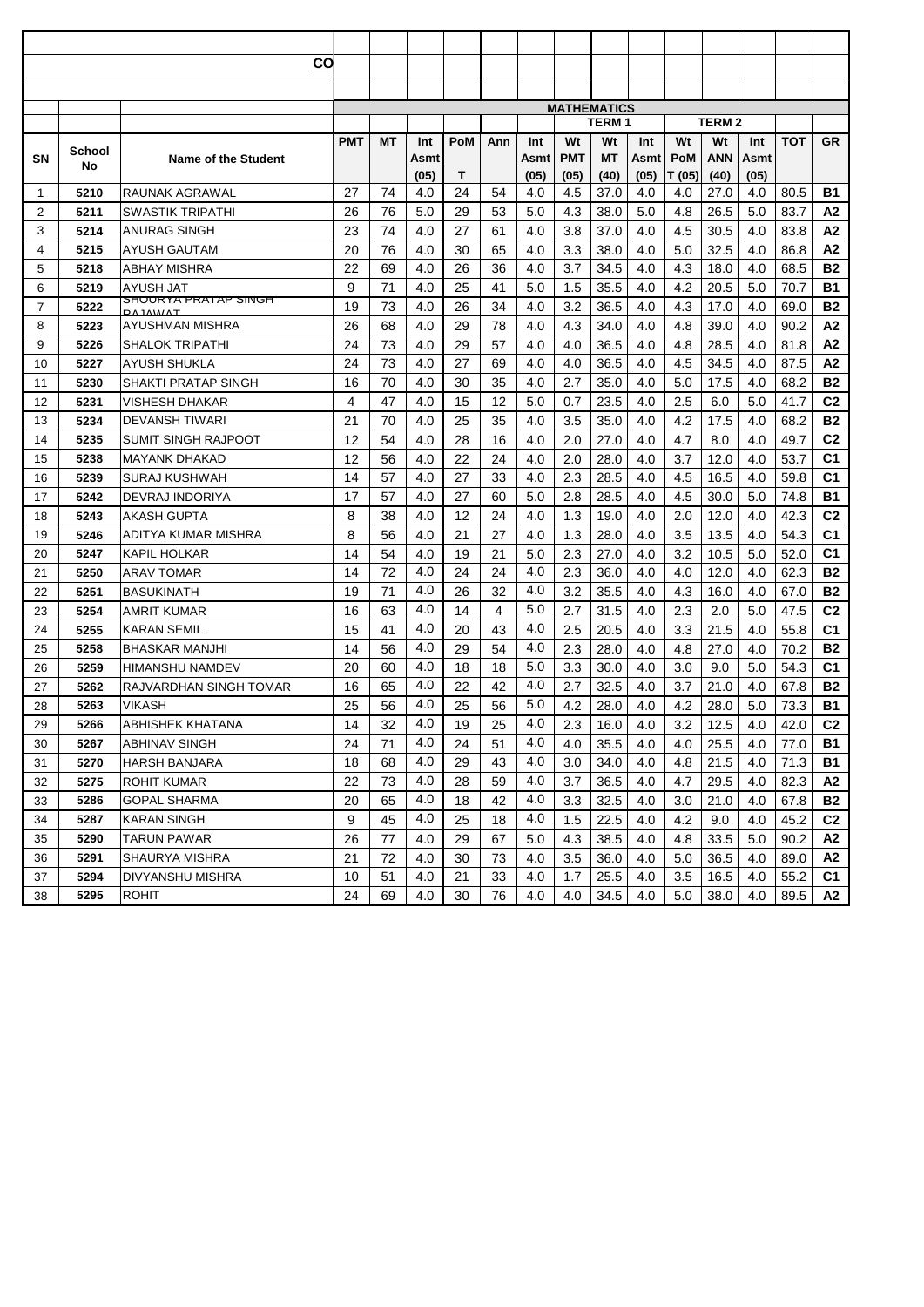|                |              | CO                                     |            |    |      |            |     |      |            |                                |      |        |              |      |            |                |
|----------------|--------------|----------------------------------------|------------|----|------|------------|-----|------|------------|--------------------------------|------|--------|--------------|------|------------|----------------|
|                |              |                                        |            |    |      |            |     |      |            |                                |      |        |              |      |            |                |
|                |              |                                        |            |    |      |            |     |      |            |                                |      |        |              |      |            |                |
|                |              |                                        |            |    |      |            |     |      |            | <b>SCIENCE</b><br><b>TERM1</b> |      |        | <b>TERM2</b> |      |            |                |
|                |              |                                        | <b>PMT</b> | МT | Int  | <b>PoM</b> | Ann | Int  | Wt         | Wt                             | Int  | Wt     | Wt           | Int  | <b>TOT</b> | <b>GR</b>      |
| SΝ             | School<br>No | <b>Name of the Student</b>             |            |    | Asmt |            |     | Asmt | <b>PMT</b> | МT                             | Asmt | PoM    | ANN          | Asmt |            |                |
|                |              |                                        |            |    | (05) | Т          |     | (05) | (05)       | (40)                           | (05) | T (05) | (40)         | (05) |            |                |
| 1              | 5210         | RAUNAK AGRAWAL                         | 30         | 79 | 5.0  | 27         | 64  | 5.0  | 5.0        | 39.5                           | 5.0  | 4.5    | 32.0         | 5.0  | 91.0       | A1             |
| $\overline{2}$ | 5211         | SWASTIK TRIPATHI                       | 30         | 78 | 4.0  | 30         | 78  | 4.0  | 5.0        | 39.0                           | 4.0  | 5.0    | 39.0         | 4.0  | 96.0       | A1             |
| 3              | 5214         | ANURAG SINGH                           | 30         | 79 | 5.0  | 30         | 79  | 5.0  | 5.0        | 39.5                           | 5.0  | 5.0    | 39.5         | 5.0  | 99.0       | A <sub>1</sub> |
| 4              | 5215         | AYUSH GAUTAM                           | 30         | 76 | 5.0  | 28         | 78  | 5.0  | 5.0        | 38.0                           | 5.0  | 4.7    | 39.0         | 5.0  | 96.7       | A1             |
| 5              | 5218         | ABHAY MISHRA                           | 22         | 60 | 4.0  | 25         | 54  | 4.0  | 3.7        | 30.0                           | 4.0  | 4.2    | 27.0         | 4.0  | 72.8       | <b>B1</b>      |
| 6              | 5219         | AYUSH JAT                              | 24         | 73 | 5.0  | 26         | 34  | 5.0  | 4.0        | 36.5                           | 5.0  | 4.3    | 17.0         | 5.0  | 71.8       | <b>B1</b>      |
| $\overline{7}$ | 5222         | <u>SHUURTA PRATAP SINGH</u><br>RAIAMAT | 30         | 76 | 5.0  | 30         | 57  | 5.0  | 5.0        | 38.0                           | 5.0  | 5.0    | 28.5         | 5.0  | 86.5       | Α2             |
| 8              | 5223         | AYUSHMAN MISHRA                        | 30         | 79 | 5.0  | 30         | 78  | 5.0  | 5.0        | 39.5                           | 5.0  | 5.0    | 39.0         | 5.0  | 98.5       | Α1             |
| 9              | 5226         | SHALOK TRIPATHI                        | 21         | 79 | 5.0  | 21         | 69  | 5.0  | 3.5        | 39.5                           | 5.0  | 3.5    | 34.5         | 5.0  | 91.0       | A1             |
| 10             | 5227         | AYUSH SHUKLA                           | 30         | 79 | 4.0  | 30         | 80  | 4.0  | 5.0        | 39.5                           | 4.0  | 5.0    | 40.0         | 4.0  | 97.5       | A1             |
| 11             | 5230         | SHAKTI PRATAP SINGH                    | 24         | 63 | 5.0  | 29         | 31  | 5.0  | 4.0        | 31.5                           | 5.0  | 4.8    | 15.5         | 5.0  | 65.8       | <b>B2</b>      |
| 12             | 5231         | <b>VISHESH DHAKAR</b>                  | 17         | 18 | 5.0  | 23         | 18  | 5.0  | 2.8        | 9.0                            | 5.0  | 3.8    | 9.0          | 5.0  | 34.7       | D              |
| 13             | 5234         | DEVANSH TIWARI                         | 30         | 73 | 5.0  | 23         | 46  | 5.0  | 5.0        | 36.5                           | 5.0  | 3.8    | 23.0         | 5.0  | 78.3       | <b>B1</b>      |
| 14             | 5235         | SUMIT SINGH RAJPOOT                    | 27         | 39 | 4.0  | 26         | 35  | 4.0  | 4.5        | 19.5                           | 4.0  | 4.3    | 17.5         | 4.0  | 53.8       | C <sub>1</sub> |
| 15             | 5238         | MAYANK DHAKAD                          | 21         | 57 | 4.0  | 16         | 31  | 4.0  | 3.5        | 28.5                           | 4.0  | 2.7    | 15.5         | 4.0  | 58.2       | C <sub>1</sub> |
| 16             | 5239         | SURAJ KUSHWAH                          | 28         | 35 | 4.0  | 25         | 32  | 4.0  | 4.7        | 17.5                           | 4.0  | 4.2    | 16.0         | 4.0  | 50.3       | C <sub>2</sub> |
| 17             | 5242         | DEVRAJ INDORIYA                        | 25         | 71 | 4.0  | 27         | 70  | 4.0  | 4.2        | 35.5                           | 4.0  | 4.5    | 35.0         | 4.0  | 87.2       | A2             |
| 18             | 5243         | AKASH GUPTA                            | 16         | 50 | 5.0  | 16         | 44  | 5.0  | 2.7        | 25.0                           | 5.0  | 2.7    | 22.0         | 5.0  | 62.3       | <b>B2</b>      |
| 19             | 5246         | ADITYA KUMAR MISHRA                    | 25         | 65 | 4.0  | 28         | 55  | 4.0  | 4.2        | 32.5                           | 4.0  | 4.7    | 27.5         | 4.0  | 76.8       | <b>B1</b>      |
| 20             | 5247         | KAPIL HOLKAR                           | 24         | 59 | 4.0  | 26         | 30  | 4.0  | 4.0        | 29.5                           | 4.0  | 4.3    | 15.0         | 4.0  | 60.8       | <b>B2</b>      |
| 21             | 5250         | ARAV TOMAR                             | 30         | 60 | 4.0  | 30         | 46  | 4.0  | 5.0        | 30.0                           | 4.0  | 5.0    | 23.0         | 4.0  | 71.0       | <b>B1</b>      |
| 22             | 5251         | <b>BASUKINATH</b>                      | 30         | 72 | 4.0  | 28         | 69  | 4.0  | 5.0        | 36.0                           | 4.0  | 4.7    | 34.5         | 4.0  | 88.2       | A2             |
| 23             | 5254         | AMRIT KUMAR                            | 19         | 68 | 5.0  | 19         | 34  | 5.0  | 3.2        | 34.0                           | 5.0  | 3.2    | 17.0         | 5.0  | 67.3       | <b>B2</b>      |
| 24             | 5255         | KARAN SEMIL                            | 27         | 47 | 5.0  | 25         | 30  | 5.0  | 4.5        | 23.5                           | 5.0  | 4.2    | 15.0         | 5.0  | 57.2       | C <sub>1</sub> |
| 25             | 5258         | <b>BHASKAR MANJHI</b>                  | 30         | 78 | 4.0  | 30         | 71  | 4.0  | 5.0        | 39.0                           | 4.0  | 5.0    | 35.5         | 4.0  | 92.5       | A1             |
| 26             | 5259         | HIMANSHU NAMDEV                        | 25         | 63 | 4.0  | 30         | 32  | 4.0  | 4.2        | 31.5                           | 4.0  | 5.0    | 16.0         | 4.0  | 64.7       | <b>B2</b>      |
| 27             | 5262         | RAJVARDHAN SINGH TOMAR                 | 23         | 48 | 4.0  | 30         | 50  | 4.0  | 3.8        | 24.0                           | 4.0  | 5.0    | 25.0         | 4.0  | 65.8       | <b>B2</b>      |
| 28             | 5263         | VIKASH                                 | 24         | 37 | 5.0  | 24         | 37  | 5.0  | 4.0        | 18.5                           | 5.0  | 4.0    | 18.5         | 5.0  | 55.0       | C <sub>1</sub> |
| 29             | 5266         | <b>ABHISHEK KHATANA</b>                | 21         | 57 | 5.0  | 26         | 48  | 5.0  | 3.5        | 28.5                           | 5.0  | 4.3    | 24.0         | 5.0  | 70.3       | <b>B2</b>      |
| 30             | 5267         | ABHINAV SINGH                          | 30         | 79 | 5.0  | 27         | 72  | 5.0  | 5.0        | 39.5                           | 5.0  | 4.5    | 36.0         | 5.0  | 95.0       | Α1             |
| 31             | 5270         | HARSH BANJARA                          | 27         | 76 | 5.0  | 29         | 74  | 5.0  | 4.5        | 38.0                           | 5.0  | 4.8    | 37.0         | 5.0  | 94.3       | А1             |
| 32             | 5275         | ROHIT KUMAR                            | 26         | 45 | 5.0  | 30         | 76  | 5.0  | 4.3        | 22.5                           | 5.0  | 5.0    | 38.0         | 5.0  | 79.8       | B1             |
| 33             | 5286         | GOPAL SHARMA                           | 20         | 70 | 5.0  | 30         | 66  | 5.0  | 3.3        | 35.0                           | 5.0  | 5.0    | 33.0         | 5.0  | 86.3       | A2             |
| 34             | 5287         | KARAN SINGH                            | 24         | 32 | 4.0  | 32         | 21  | 4.0  | 4.0        | 16.0                           | 4.0  | 5.3    | 10.5         | 4.0  | 43.8       | C <sub>2</sub> |
| 35             | 5290         | TARUN PAWAR                            | 30         | 79 | 5.0  | 27         | 77  | 5.0  | 5.0        | 39.5                           | 5.0  | 4.5    | 38.5         | 5.0  | 97.5       | A1             |
| 36             | 5291         | SHAURYA MISHRA                         | 24         | 76 | 5.0  | 30         | 72  | 5.0  | 4.0        | 38.0                           | 5.0  | 5.0    | 36.0         | 5.0  | 93.0       | А1             |
| 37             | 5294         | DIVYANSHU MISHRA                       | 22         | 66 | 5.0  | 22         | 54  | 5.0  | 3.7        | 33.0                           | 5.0  | 3.7    | 27.0         | 5.0  | 77.3       | B1             |
| 38             | 5295         | <b>ROHIT</b>                           | 28         | 79 | 4.0  | 30         | 78  | 4.0  | 4.7        | 39.5                           | 4.0  | 5.0    | 39.0         | 4.0  | 96.2       | A1.            |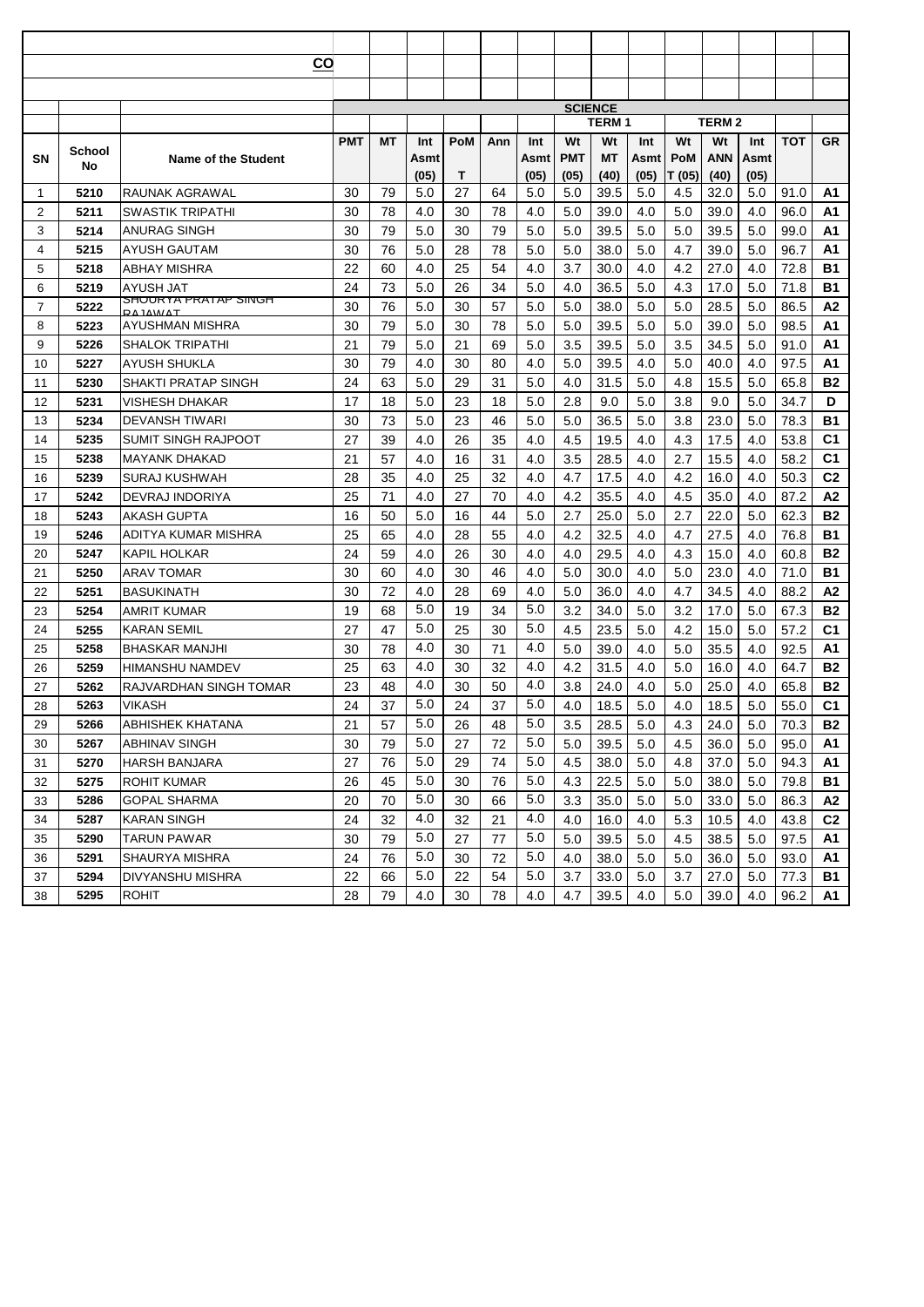| CO             |              |                                        |    |    |      |            |     |      |                       |              |      |          |                   |         |            |                |
|----------------|--------------|----------------------------------------|----|----|------|------------|-----|------|-----------------------|--------------|------|----------|-------------------|---------|------------|----------------|
|                |              |                                        |    |    |      |            |     |      |                       |              |      |          |                   |         |            |                |
|                |              |                                        |    |    |      |            |     |      |                       |              |      |          |                   |         |            |                |
|                |              |                                        |    |    |      |            |     |      | <b>SOCIAL SCIENCE</b> | <b>TERM1</b> |      |          | TERM <sub>2</sub> |         |            |                |
|                |              |                                        |    | МT | Int  | <b>PoM</b> | Ann | Int  | Wt                    | Wt           | Int  | Wt<br>Wt |                   | Int     | <b>TOT</b> | <b>GR</b>      |
| SΝ             | School<br>No | <b>Name of the Student</b>             |    |    | Asmt |            |     | Asmt | <b>PMT</b>            | МT           | Asmt | PoM      | ANN               | Asmt    |            |                |
|                |              |                                        |    |    | (05) | Т          |     | (05) | (05)                  | (40)         | (05) | T (05)   | (40)              | (05)    |            |                |
| 1              | 5210         | RAUNAK AGRAWAL                         | 29 | 77 | 5.0  | 30         | 71  | 5.0  | 4.8                   | 38.5         | 5.0  | 5.0      | 35.5              | 5.0     | 93.8       | A1             |
| $\overline{2}$ | 5211         | SWASTIK TRIPATHI                       | 29 | 76 | 4.0  | 30         | 79  | 4.0  | 4.8                   | 38.0         | 4.0  | 5.0      | 39.5              | 4.0     | 95.3       | A1             |
| 3              | 5214         | ANURAG SINGH                           | 28 | 75 | 5.0  | 30         | 78  | 5.0  | 4.7                   | 37.5         | 5.0  | 5.0      | 39.0              | 5.0     | 96.2       | A1             |
| 4              | 5215         | AYUSH GAUTAM                           | 29 | 76 | 5.0  | 30         | 79  | 5.0  | 4.8                   | 38.0         | 5.0  | 5.0      | 39.5              | 5.0     | 97.3       | A1             |
| 5              | 5218         | ABHAY MISHRA                           | 30 | 75 | 4.0  | 28         | 60  | 4.0  | 5.0                   | 37.5         | 4.0  | 4.7      | 30.0              | 4.0     | 85.2       | A2             |
| 6              | 5219         | AYUSH JAT                              | 28 | 77 | 5.0  | 30         | 56  | 5.0  | 4.7                   | 38.5         | 5.0  | 5.0      | 28.0              | 5.0     | 86.2       | A2             |
| $\overline{7}$ | 5222         | <u>SHUURTA PRATAP SINGH</u><br>RAIAMAT | 29 | 76 | 5.0  | 30         | 64  | 5.0  | 4.8                   | 38.0         | 5.0  | 5.0      | 32.0              | 5.0     | 89.8       | Α2             |
| 8              | 5223         | AYUSHMAN MISHRA                        | 29 | 76 | 5.0  | 30         | 79  | 5.0  | 4.8                   | 38.0         | 5.0  | 5.0      | 39.5              | 5.0     | 97.3       | Α1             |
| 9              | 5226         | SHALOK TRIPATHI                        | 29 | 78 | 5.0  | 30         | 66  | 5.0  | 4.8                   | 39.0         | 5.0  | 5.0      | 33.0              | 5.0     | 91.8       | Α1             |
| 10             | 5227         | AYUSH SHUKLA                           | 30 | 77 | 4.0  | 30         | 76  | 4.0  | 5.0                   | 38.5         | 4.0  | 5.0      | 38.0              | 4.0     | 94.5       | A1             |
| 11             | 5230         | SHAKTI PRATAP SINGH                    | 28 | 77 | 5.0  | 29         | 35  | 5.0  | 4.7                   | 38.5         | 5.0  | 4.8      | 17.5              | 5.0     | 75.5       | <b>B1</b>      |
| 12             | 5231         | <b>VISHESH DHAKAR</b>                  | 27 | 31 | 5.0  | 27         | 31  | 5.0  | 4.5                   | 15.5         | 5.0  | 4.5      | 15.5              | 5.0     | 50.0       | C <sub>2</sub> |
| 13             | 5234         | DEVANSH TIWARI                         | 29 | 76 | 5.0  | 27         | 58  | 5.0  | 4.8                   | 38.0         | 5.0  | 4.5      | 29.0              | 5.0     | 86.3       | A2             |
| 14             | 5235         | SUMIT SINGH RAJPOOT                    | 30 | 74 | 4.0  | 30         | 39  | 4.0  | 5.0                   | 37.0         | 4.0  | 5.0      | 19.5              | 4.0     | 74.5       | <b>B1</b>      |
| 15             | 5238         | MAYANK DHAKAD                          | 29 | 77 | 4.0  | 28         | 36  | 4.0  | 4.8                   | 38.5         | 4.0  | 4.7      | 18.0              | 4.0     | 74.0       | <b>B1</b>      |
| 16             | 5239         | SURAJ KUSHWAH                          | 28 | 74 | 5.0  | 29         | 54  | 5.0  | 4.7                   | 37.0         | 5.0  | 4.8      | 27.0              | 5.0     | 83.5       | A2             |
| 17             | 5242         | DEVRAJ INDORIYA                        | 29 | 76 | 4.0  | 29         | 76  | 4.0  | 4.8                   | 38.0         | 4.0  | 4.8      | 38.0              | 4.0     | 93.7       | A1             |
| 18             | 5243         | AKASH GUPTA                            | 29 | 76 | 5.0  | 29         | 37  | 5.0  | 4.8                   | 38.0         | 5.0  | 4.8      | 18.5              | 5.0     | 76.2       | <b>B1</b>      |
| 19             | 5246         | ADITYA KUMAR MISHRA                    | 29 | 76 | 4.0  | 29         | 57  | 4.0  | 4.8                   | 38.0         | 4.0  | 4.8      | 28.5              | 4.0     | 84.2       | A2             |
| 20             | 5247         | KAPIL HOLKAR                           | 28 | 77 | 4.0  | 28         | 47  | 4.0  | 4.7                   | 38.5         | 4.0  | 4.7      | 23.5              | 4.0     | 79.3       | <b>B1</b>      |
| 21             | 5250         | ARAV TOMAR                             | 28 | 76 | 4.0  | 30         | 68  | 4.0  | 4.7                   | 38.0         | 4.0  | 5.0      | 34.0              | 4.0     | 89.7       | A2             |
| 22             | 5251         | <b>BASUKINATH</b>                      | 29 | 77 | 5.0  | 30         | 73  | 5.0  | 4.8                   | 38.5         | 5.0  | 5.0      | 36.5              | 5.0     | 94.8       | A1             |
| 23             | 5254         | AMRIT KUMAR                            | 28 | 41 | 5.0  | 29         | 41  | 5.0  | 4.7                   | 20.5         | 5.0  | 4.8      | 20.5              | 5.0     | 60.5       | C <sub>1</sub> |
| 24             | 5255         | KARAN SEMIL                            | 29 | 76 | 5.0  | 29         | 44  | 5.0  | 4.8                   | 38.0         | 5.0  | 4.8      | 22.0              | 5.0     | 79.7       | <b>B1</b>      |
| 25             | 5258         | <b>BHASKAR MANJHI</b>                  | 29 | 75 | 4.0  | 30         | 71  | 4.0  | 4.8                   | 37.5         | 4.0  | 5.0      | 35.5              | 4.0     | 90.8       | A1             |
| 26             | 5259         | HIMANSHU NAMDEV                        | 29 | 74 | 4.0  | 30         | 65  | 4.0  | 4.8                   | 37.0         | 4.0  | 5.0      | 32.5              | 4.0     | 87.3       | A2             |
| 27             | 5262         | RAJVARDHAN SINGH TOMAR                 | 27 | 75 | 4.0  | 30         | 57  | 4.0  | 4.5                   | 37.5         | 4.0  | 5.0      | 28.5              | 4.0     | 83.5       | А2             |
| 28             | 5263         | VIKASH                                 | 27 | 45 | 5.0  | 27         | 45  | 5.0  | 4.5                   | 22.5         | 5.0  | 4.5      | 22.5              | 5.0     | 64.0       | <b>B2</b>      |
| 29             | 5266         | <b>ABHISHEK KHATANA</b>                | 28 | 76 | 5.0  | 28         | 57  | 5.0  | 4.7                   | 38.0         | 5.0  | 4.7      | 28.5              | $5.0\,$ | 85.8       | A2             |
| 30             | 5267         | ABHINAV SINGH                          | 29 | 77 | 5.0  | 30         | 79  | 5.0  | 4.8                   | 38.5         | 5.0  | 5.0      | 39.5              | 5.0     | 97.8       | Α1             |
| 31             | 5270         | HARSH BANJARA                          | 29 | 76 | 5.0  | 30         | 67  | 5.0  | 4.8                   | 38.0         | 5.0  | 5.0      | 33.5              | 5.0     | 91.3       | А1             |
| 32             | 5275         | ROHIT KUMAR                            | 28 | 76 | 5.0  | 30         | 77  | 5.0  | 4.7                   | 38.0         | 5.0  | 5.0      | 38.5              | 5.0     | 96.2       | А1             |
| 33             | 5286         | GOPAL SHARMA                           | 29 | 75 | 5.0  | 30         | 58  | 5.0  | 4.8                   | 37.5         | 5.0  | 5.0      | 29.0              | 5.0     | 86.3       | A2             |
| 34             | 5287         | KARAN SINGH                            | 26 | 21 | 4.0  | 26         | 21  | 4.0  | 4.3                   | 10.5         | 4.0  | 4.3      | 10.5              | 4.0     | 37.7       | D              |
| 35             | 5290         | TARUN PAWAR                            | 29 | 74 | 5.0  | 30         | 74  | 5.0  | 4.8                   | 37.0         | 5.0  | 5.0      | 37.0              | 5.0     | 93.8       | A1             |
| 36             | 5291         | SHAURYA MISHRA                         | 29 | 75 | 5.0  | 30         | 78  | 5.0  | 4.8                   | 37.5         | 5.0  | 5.0      | 39.0              | 5.0     | 96.3       | А1             |
| 37             | 5294         | DIVYANSHU MISHRA                       | 29 | 76 | 5.0  | 29         | 51  | 5.0  | 4.8                   | 38.0         | 5.0  | 4.8      | 25.5              | 5.0     | 83.2       | A2             |
| 38             | 5295         | <b>ROHIT</b>                           | 29 | 73 | 4.0  | 30         | 79  | 4.0  | 4.8                   | 36.5         | 4.0  | 5.0      | 39.5              | 4.0     | 93.8       | A1             |